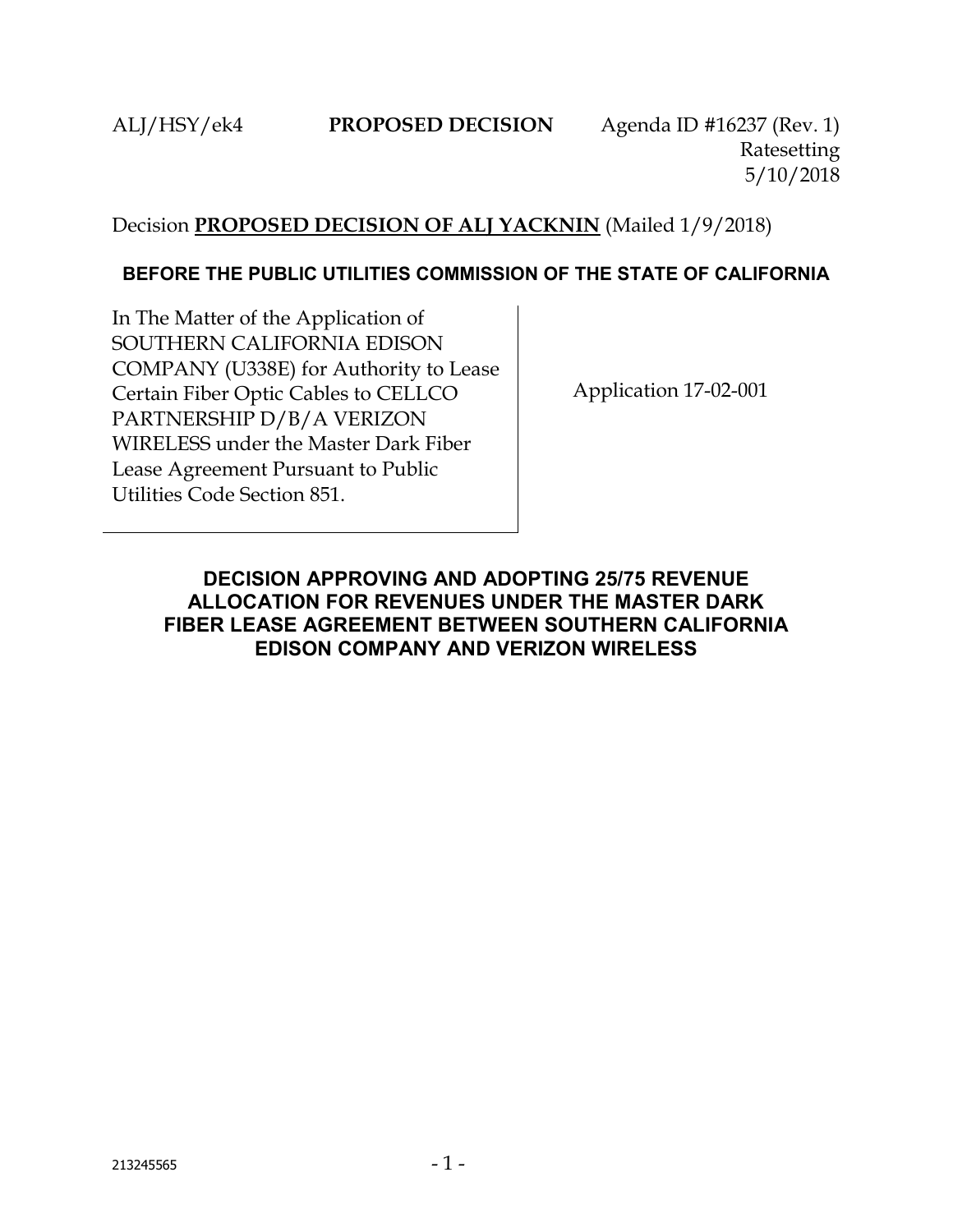# TABLE OF CONTENTS

Title Page

|     | DECISION APPROVING AND ADOPTING 25/75 REVENUE ALLOCATION               |  |  |  |
|-----|------------------------------------------------------------------------|--|--|--|
|     | FOR REVENUES UNDER THE MASTER DARK FIBER LEASE AGREEMENT               |  |  |  |
|     | BETWEEN SOUTHERN CALIFORNIA EDISON COMPANY AND VERIZON                 |  |  |  |
|     |                                                                        |  |  |  |
|     |                                                                        |  |  |  |
| 1.  |                                                                        |  |  |  |
| 2.  |                                                                        |  |  |  |
| 3.  | Does SCE's application meet the requirements for revenue sharing       |  |  |  |
|     |                                                                        |  |  |  |
| 4.  | How Does SCE's Proposed Master Lease Agreement Impact Safety           |  |  |  |
|     | 10                                                                     |  |  |  |
| 5.  | Does SCE's Description of Its Fiber Facilities in this Proceeding Meet |  |  |  |
|     |                                                                        |  |  |  |
| 6.  | What Effects Will SCE's Master Lease Agreement Have on the             |  |  |  |
|     | Competitive Market for Telecommunications Services in California?12    |  |  |  |
|     | 6.1. Consistency with Competitive Access Rules and Regulations13       |  |  |  |
| 7.  | With Regard To Revenue Sharing, Is The Distinction Between "Dark"      |  |  |  |
|     | and "Lit" Fiber A Meaningful Basis For Determining the Revenue         |  |  |  |
|     | Sharing Allocation, Will Existing or New Fiber Be Used to Meet         |  |  |  |
|     | Verizon's Lease Route Orders, and Will Shareholders Or Ratepayers      |  |  |  |
|     | $\dots$ 14                                                             |  |  |  |
|     | Significance of Distinction Between "Dark" and "Lit" Fiber for<br>7.1. |  |  |  |
|     | Purposes of Revenue Sharing Allocation Under D.99-07-070 15            |  |  |  |
|     |                                                                        |  |  |  |
|     | Shareholder or Ratepayer Funding of New Fiber  15<br>7.3.              |  |  |  |
| 8.  | What Steps Can the Commission Take to Ensure that SCE Does Not         |  |  |  |
|     | Subsidize Its CLEC Business with Its Electric Customers? 15            |  |  |  |
| 9   | Should any New Rules Developed Through the Pole Attachment and         |  |  |  |
|     | Right-of-Way Proceedings be Applied to this Master Lease Agreement,    |  |  |  |
|     | .16<br>if Approved?                                                    |  |  |  |
| 10. | Is SCE's Master Lease Agreement Proposal Compliant with GOs 95 and     |  |  |  |
|     | 128, Applicable Local, State, and Federal Safety Regulations, and Best |  |  |  |
|     |                                                                        |  |  |  |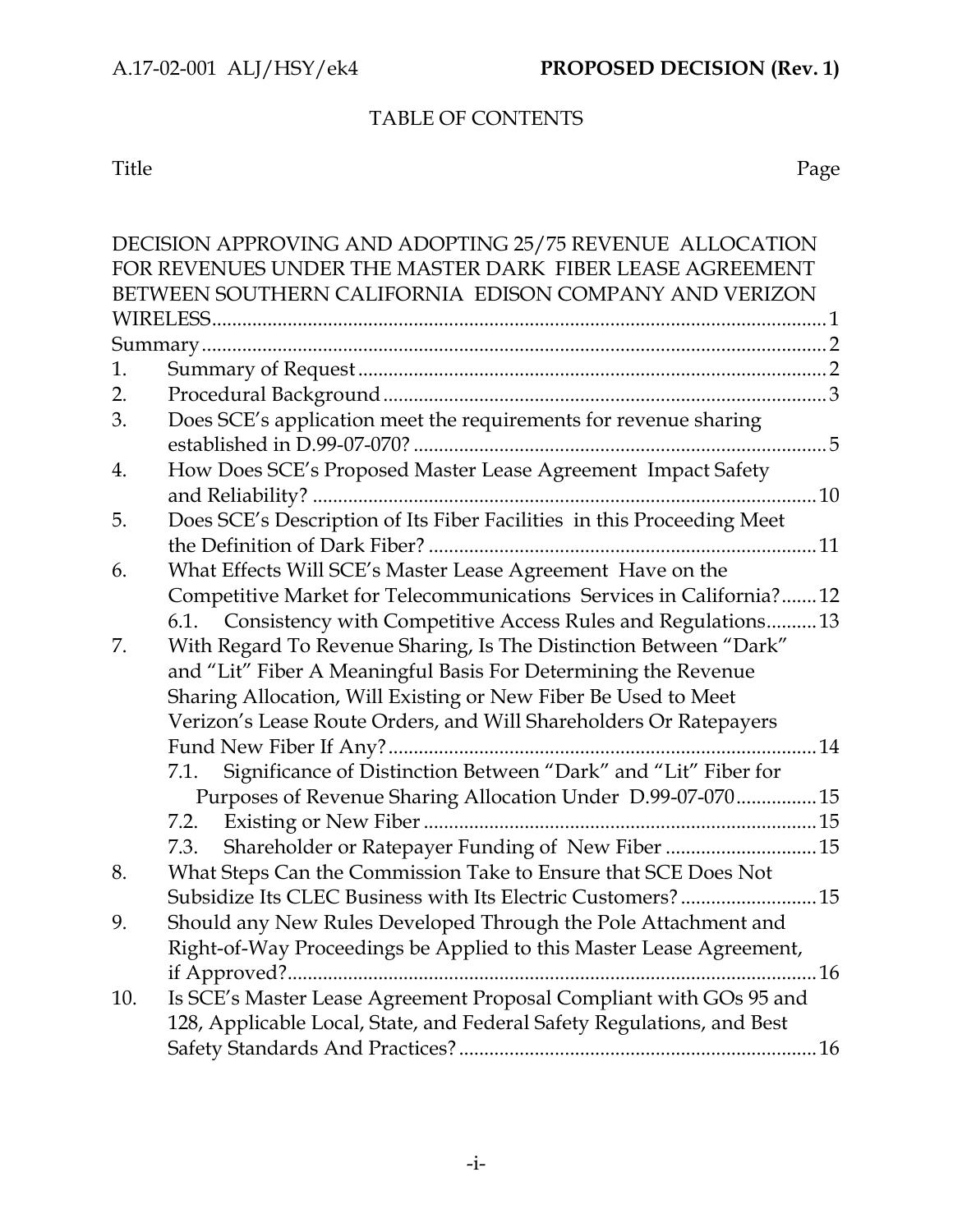# TABLE OF CONTENTS (Cont'd.)

Title Page

| 11. | Should The Terms of The Master Lease Agreement and/or Lease Route  |                                                            |  |  |
|-----|--------------------------------------------------------------------|------------------------------------------------------------|--|--|
|     | Orders with Verizon be Public Under GO 96? If Not, Why Not? Should |                                                            |  |  |
|     |                                                                    |                                                            |  |  |
|     | 11.1.                                                              | Should SCE Submit its Lease Route Orders to the CPUC?17    |  |  |
|     | 11.2.                                                              | Should the terms of the Master Lease Agreement be public   |  |  |
|     |                                                                    |                                                            |  |  |
|     | 11.3.                                                              | Should the terms of the Lease Route Orders be public under |  |  |
|     |                                                                    |                                                            |  |  |
| 12. |                                                                    |                                                            |  |  |
| 13. |                                                                    |                                                            |  |  |
| 14. |                                                                    |                                                            |  |  |
|     |                                                                    |                                                            |  |  |
|     |                                                                    |                                                            |  |  |
|     |                                                                    |                                                            |  |  |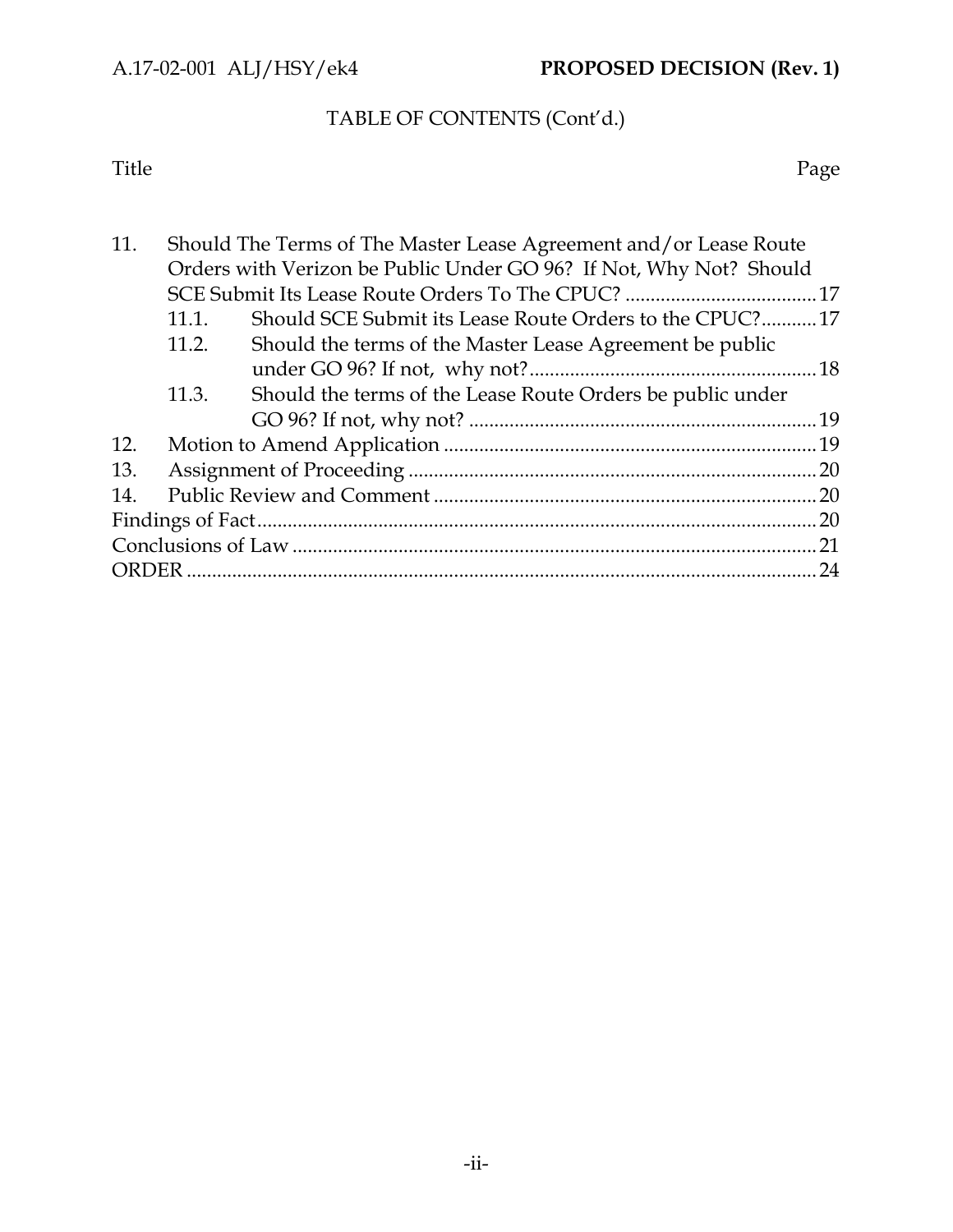# **DECISION APPROVING AND ADOPTING 25/75 REVENUE ALLOCATION FOR REVENUES UNDER THE MASTER DARK FIBER LEASE AGREEMENT BETWEEN SOUTHERN CALIFORNIA EDISON COMPANY AND VERIZON WIRELESS**

#### <span id="page-3-0"></span>**Summary**

This decision adopts a 25/75 shareholder/ratepayer revenue allocation for gross revenues from leases of fiber optic cables under the Master Dark Fiber Lease Agreement (Master Lease Agreement) between Southern California Edison Company (SCE) and Cellco Partnership d/b/a Verizon Wireless (Verizon) and directs that SCE submit the individual Lease Route Orders by informational letter to the Commission's Communications Division. This proceeding is closed.

#### <span id="page-3-1"></span>**1. Summary of Request**

Southern California Edison Company (SCE) seeks Commission approval of the Master Lease Agreement pursuant to Public Utilities Code Section 851, which provides that a public utility shall not sell, lease, assign, dispose of, encumber the whole or any part of its line, plant, system, or other property necessary or useful in the performance of its duties to the public without the Commission's approval.

Under the terms and conditions of the Master Lease Agreement, SCE will grant an exclusive lease for Cellco Partnership d/b/a Verizon Wireless (Verizon)'s use of certain optical fibers along various cable routes within Southern California. Verizon will submit to SCE Lease Route Orders specifying the circuits and number of optical fibers it will lease, subject to SCE's review and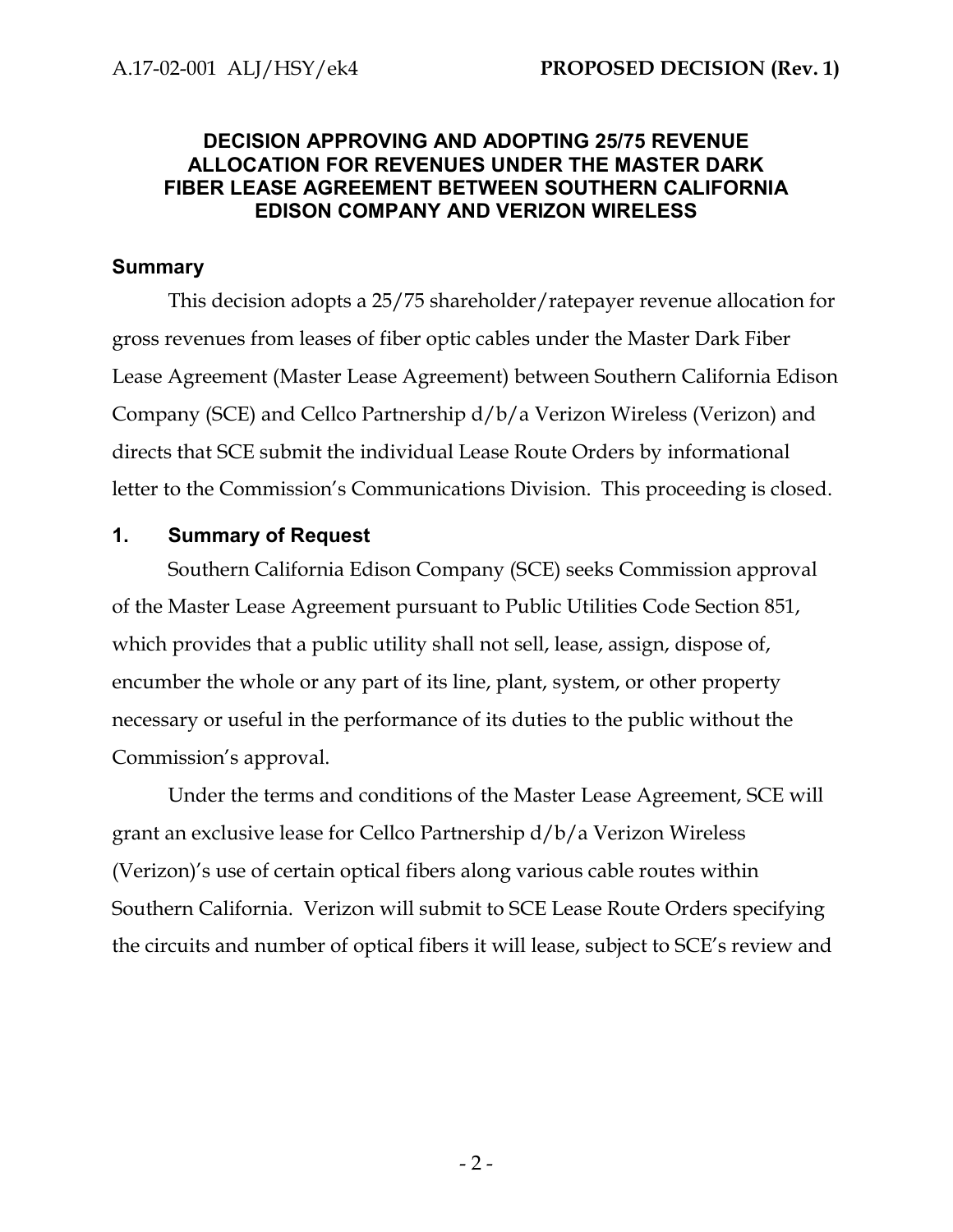approval. In return, Verizon will make initial, non-refundable payments and monthly payments.<sup>1</sup>

SCE will use existing fiber optic cables when excess capacity is available and, for those portions of the routes that do not have existing capacity, will install new fiber optic cable, perfect land use rights, and construct any necessary facilities at shareholders' expense. SCE will own, operate, and maintain the entire fiber optic cable, while Verizon will pay for and arrange all connections of its facilities with the fibers that it leases. Verizon is responsible for all taxes resulting from its installation activities and will keep SCE's facilities free from all liens and encumbrances.

SCE seeks to have the revenue under the Master Lease Agreement allocated between shareholders and ratepayers using a 90/10 split pursuant to the revenue sharing allocation adopted in D.99-09-070.

#### <span id="page-4-0"></span>**2. Procedural Background**

 $\overline{a}$ 

No protests or responses to the application were filed. A telephonic prehearing conference (PHC) was held on April 17, 2017; no persons appeared other than the applicant. Upon consideration of the application and discussion

<sup>1</sup> Section 851 requires approval by Commission order if the transaction is valued at over \$5 million, and allows approval (upon the utility's submittal of an advice letter) by the executive director if the transaction is valued at \$5 million or less. While the value of the individual Lease Route Orders may be less than \$5 million, SCE expects that it could receive 100 to 200 Lease Route Orders over the term of the Master Lease Agreement and that their collective value will exceed that amount. SCE seeks advance approval to execute future Lease Route Orders under the Master Lease Agreement in order to avoid the necessity of filing a separate application or submitting a separate advice letter for each Lease Route Order. SCE notes that the Commission approved similar master agreements in Decision (D.) 02-12-023 and D.02-12-024.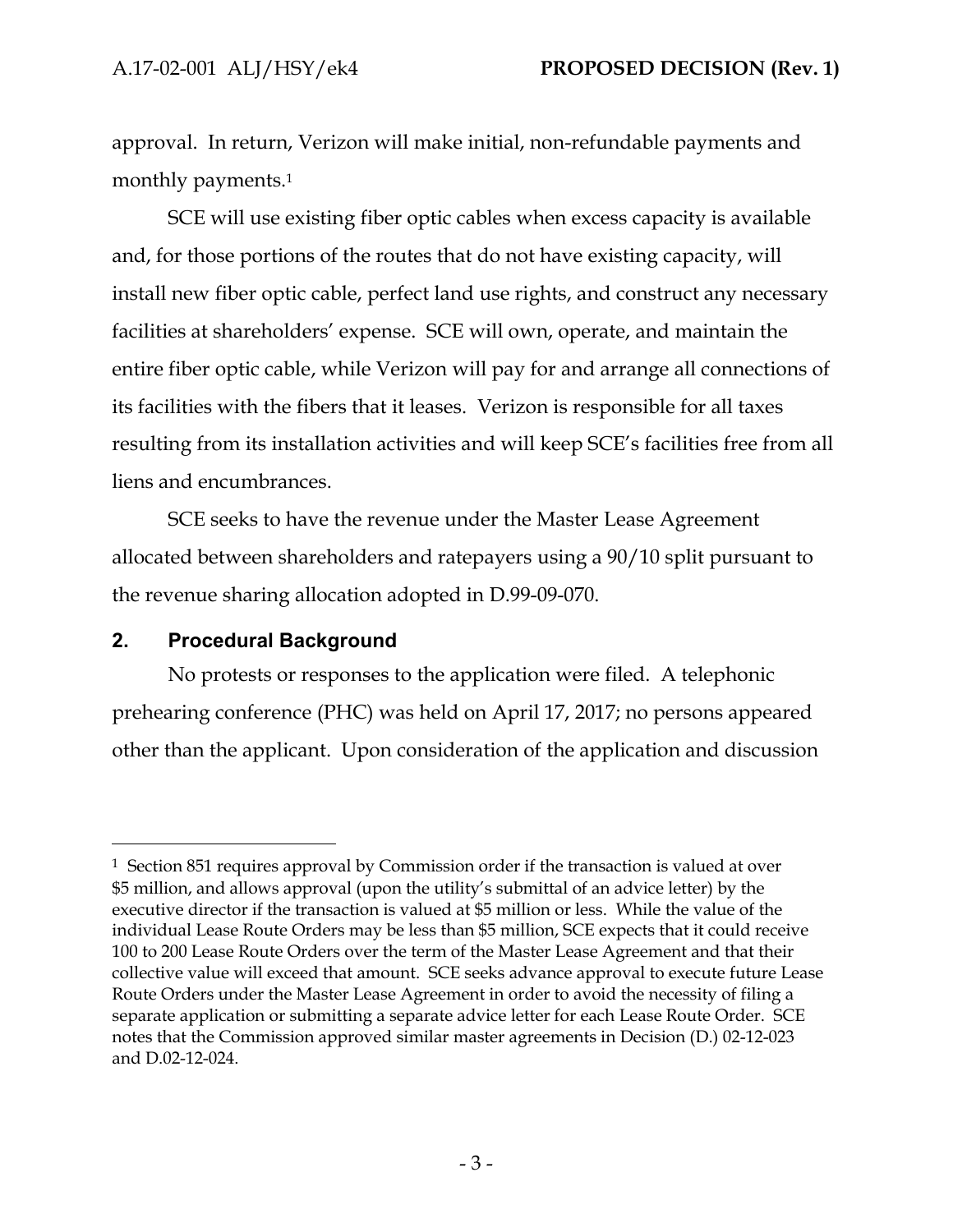at the PHC, the assigned Commissioner's scoping memo identified the issues to be determined as follows:

- 1. Is the proposed lease adverse to the public interest?
- 2. Does the proposed lease require environmental review pursuant to the California Environmental Quality Act (CEQA)?

As there were no contested issues of material fact, the assigned

Commissioner's April 27, 2017, scoping memo determined that evidentiary

hearing was not required,<sup>2</sup> and the matter was submitted for resolution based

upon the determination of the following issues:

- 1 Is the proposed lease adverse to the public interest?
- 2. Does the proposed lease require environmental review pursuant to the CEQA?

The assigned Commissioner issued an amended scoping memo on

September 11, 2017, to more closely consider whether the proposed lease is

adverse to public interest by addressing the following related issues: 3

- 1. Does SCE's application meet the requirements for revenue sharing established in D.99-07-070?
- 2. How does SCE's proposed Master Lease Agreement impact safety and reliability?
- 3. Does SCE's description of its fiber facilities in this proceeding meet the definition of dark fiber?
- 4. What effects will SCE's Master Lease Agreement have on the competitive market for telecommunications services in California?

 $\overline{a}$ 

<sup>2</sup> Resolution ALJ-176-3393 preliminarily determined that evidentiary hearing was needed.

<sup>3</sup> Sub-issues are omitted from this summary.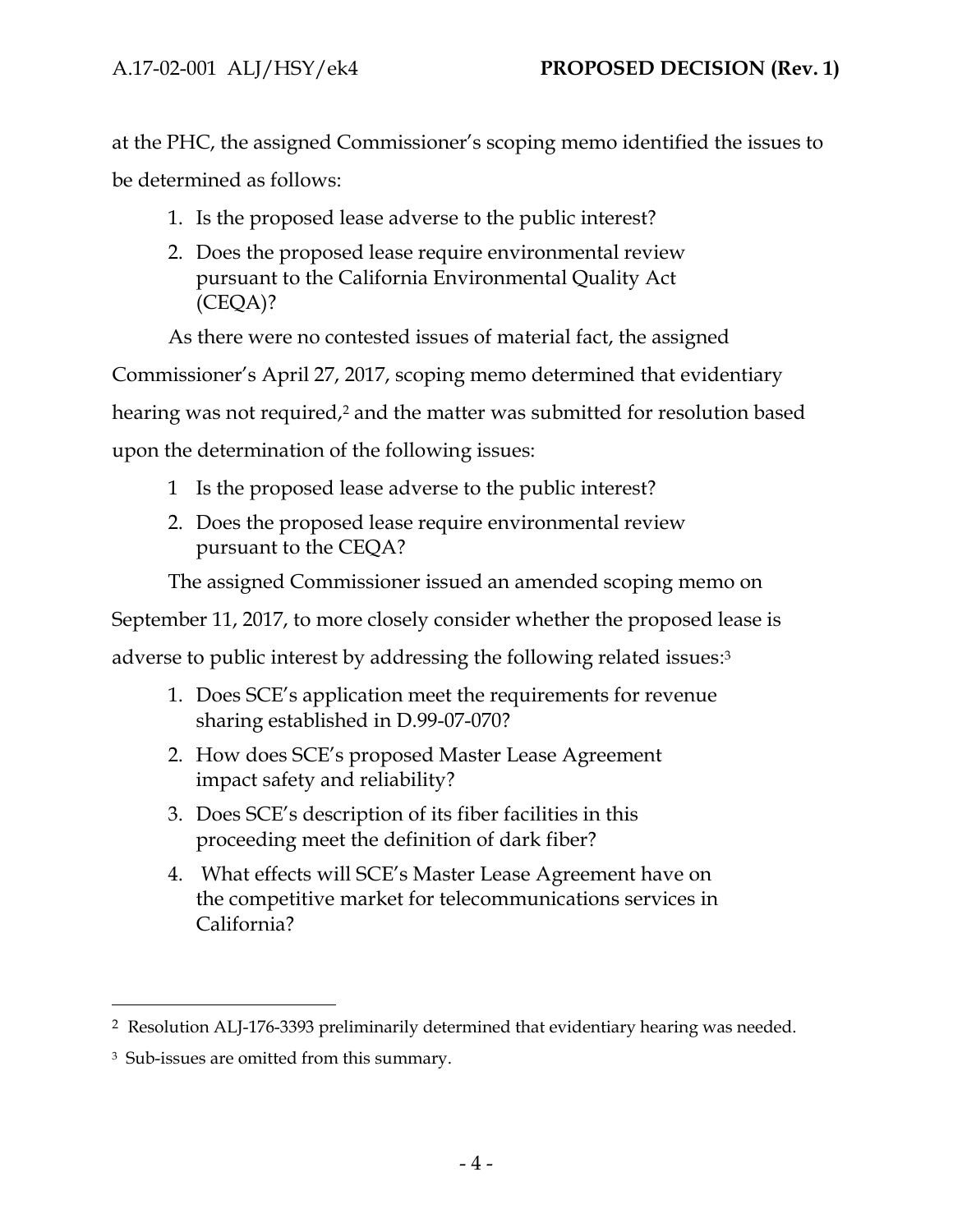- 5. With regard to revenue sharing, is the distinction between "dark" and "lit" fiber a meaningful basis for determining the revenue sharing allocation, will existing or new fiber be used to meet Verizon's Lease Route Orders, and will shareholders or ratepayers fund new fiber if any?
- 6. What steps can the Commission take to ensure that SCE does not subsidize its competitive local exchange carrier (CLEC) business with its electric customers?
- 7. Should any new rules developed through the Pole Attachment and Right-of-Way proceedings (Investigation (I.) 17-06-027/Rulemaking (R.) 17-06-028/R.17-03-009) be applied to this Master Lease Agreement, if approved?
- 8. Is SCE's Master Lease Agreement proposal compliant with General Orders (GOs) 95 and 128, applicable local, state, and federal safety regulations, and best safety standards and practices?
- 9. Should the terms of the Master Lease Agreement and/or Lease Route Orders with Verizon be public under GO 96? If not, why not? Should SCE submit its Lease Route Orders to the CPUC?

SCE filed comments on amended scope of issues on October 11, 2017,

and The Utility Reform Network (TURN) and the California Cable

& Telecommunications Association (CCTA) filed comments on

November 10, 2017,<sup>4</sup> upon which the matter was submitted.

# <span id="page-6-0"></span>**3. Does SCE's application meet the requirements for revenue sharing established in D.99-07-070?**

 $\overline{a}$ 

SCE has not shown that the unused (or dark) fiber that it seeks to lease

meets the conditions for non-tariffed products and services established in

D.98-08-035. Accordingly, revenues from the proposed Master Lease Agreement

<sup>4</sup> TURN's September 8, 2017, and CCTA's November 8, 2017, motions for party status were granted on October 9, 2017, and November 9, 2017, respectively.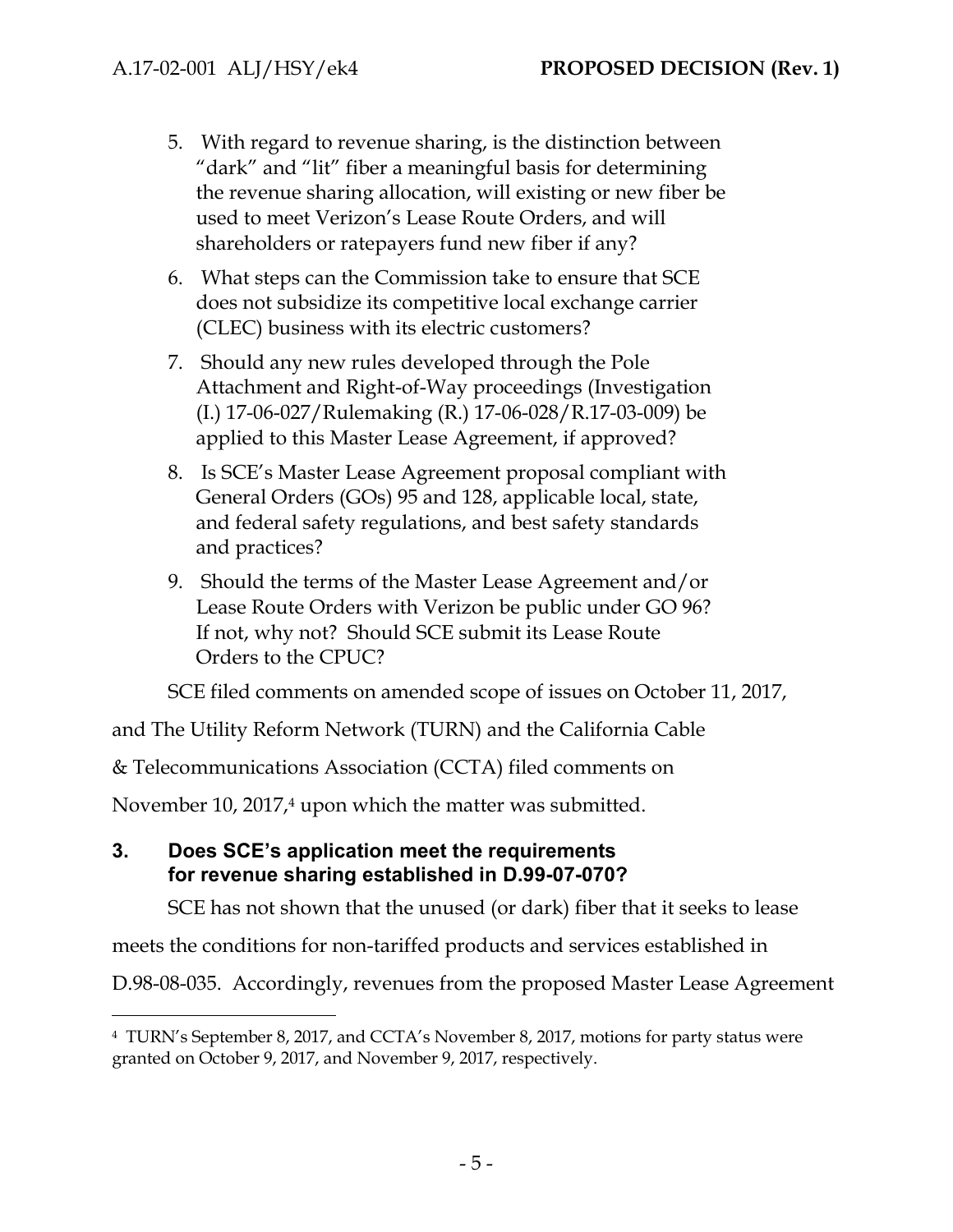$\overline{a}$ 

are not reasonably entitled to the revenue sharing allocation established in D.99-07-070 for "active" non-tariffed products and services.

D.97-12-088, as amended in D.98-08-035, adopted the Affiliate Transaction Rules governing the relationship between California's energy utilities and their affiliates and establishing rules and criteria for the energy utilities' marketing of products and services.5 Rule VII of the Affiliate Transaction Rules allows the energy utilities to offer products and services on a non-tariffed basis provided that, among other things:

- The product or service utilizes a portion of a utility asset or capacity that has been acquired for the purpose of and is necessary and useful in providing tariffed utility services;
- The product or service will not adversely affect the cost, quality or reliability of tariffed utility products and services;
- The product or service can be marketed with minimal or no incremental ratepayer capital and minimal or no ratepayer liability or risk; and
- the Commission has adopted a reasonable mechanism for treatment of benefits and revenues derived from offering such products and services.

D.99-09-070 adopted a settlement between SCE and the Office of Ratepayer

Advocates (ORA) that established a revenue sharing allocation for SCE's qualifying non-tariffed products and services, including a 90/10 shareholder/ratepayer sharing allocation for revenues from SCE's leasing of dark fiber. It is undisputed that the Master Lease Agreement is for dark fiber, and Verizon is responsible for paying for and arranging all connections to enable

<sup>5</sup> The Affiliate Transaction Rules were later amended in D.06-12-029, but these provisions remained the same.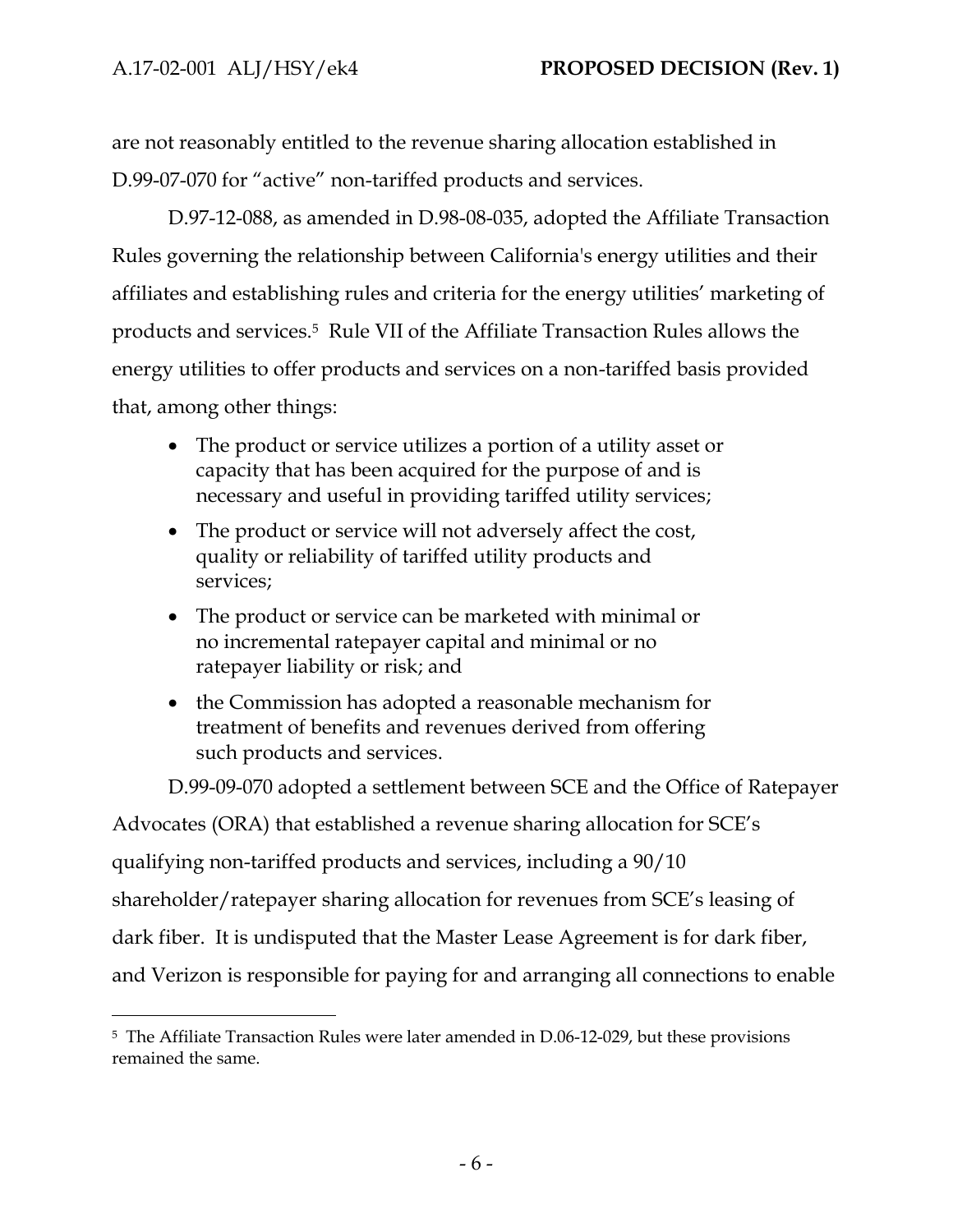communications transmission using the leased fiber. As such, revenues from the lease would presumably be subject to the sharing allocation adopted in D.99-09-070, as SCE requests in this application.

However, when the Commission adopted the revenue sharing allocation for SCE's qualifying non-tariffed products and services in D.99-09-070, it was contemplated that the availability of those products and services would stem from only incidentally underutilized utility assets, not from the systematic build-up of assets funded by ratepayers. As explained in D.98-08-035, Rule VII of the Affiliate Transaction Rules as originally adopted in D.97-12-088 restricted the utilities' offerings of non-tariffed product or service to less than 1% of their customer base, "in part, because of our concerns regarding competition, and our concerns that non-tariffed [sic] utility products and services do not increase to an inappropriate magnitude."6 D.98-08-035 modified Rule VII and eliminated the 1% limitation, but sought to address these concerns by requiring the utility, in any advice letter seeking authority to offer a *new* product or service, to address the potential impact of that product or service on competition in the relevant market.<sup>7</sup> Although the modification eliminated any constraint on the potential for a non-tariffed product or service to "increase to an inappropriate magnitude,"

 $\overline{a}$ 

<sup>6</sup> The utility respondents to the rulemaking and investigation leading to the Affiliate Transaction Rules adopted in D.97-12-088 described the appropriate products and services as "temporarily available capacity (e.g., space in utility fiberoptic [sic] cable) and compatible secondary uses (e.g., leasing land under transmission lines to nurseries)." D.97-12-088, 77 CPUC 422, 485.

<sup>7</sup> D.98-12-088, 81 CPUC2d 607, 619-620.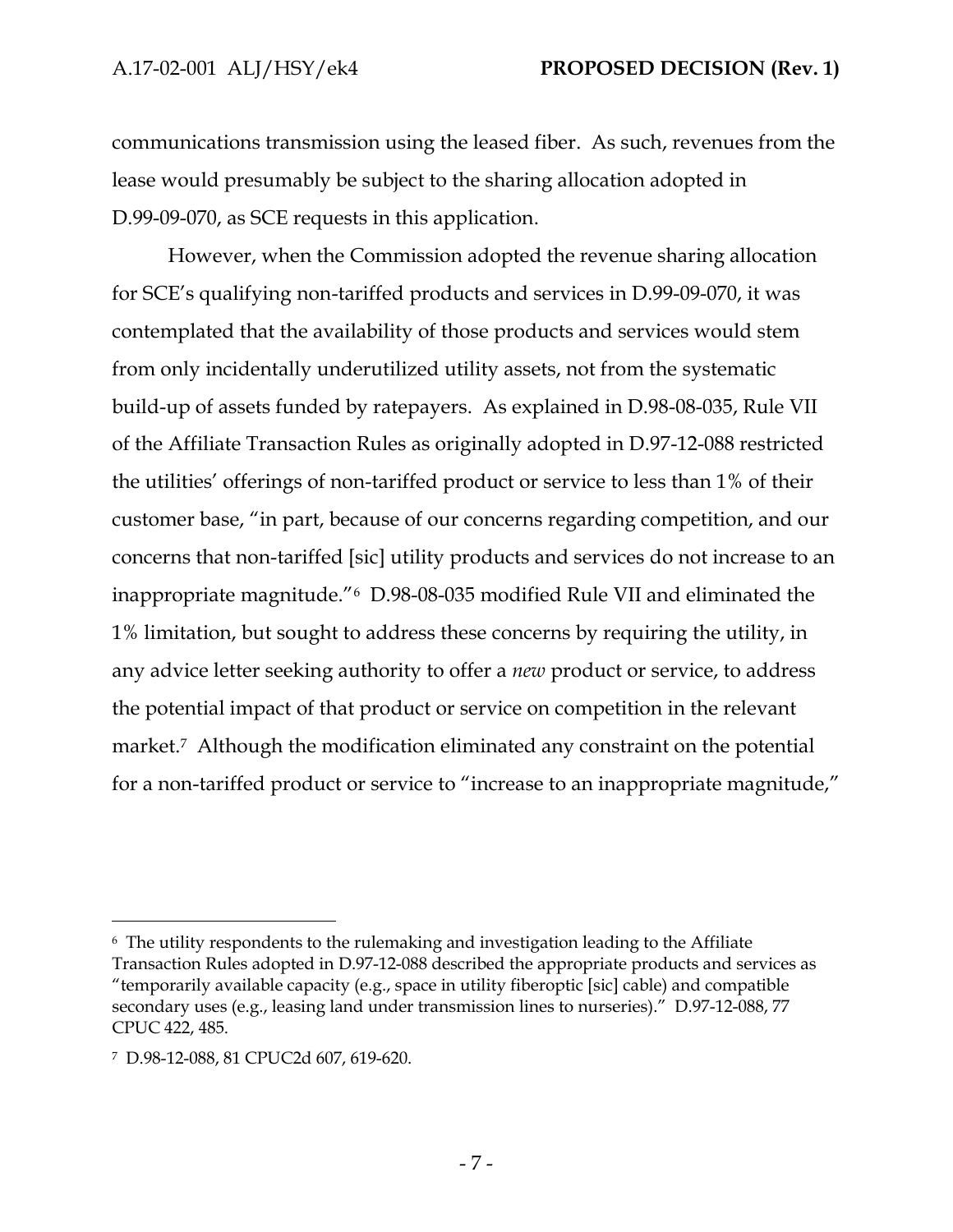$\overline{a}$ 

we did not waiver from the underlying policy and principle that ratepayers should be protected from cross-subsidizing non-tariffed products and services. 8

The record demonstrates that SCE's non-tariffed fiber optic offering has increased to an inappropriate magnitude. According to SCE's witness in SCE's 2018 general rate case (GRC), A.16-09-001, SCE installs enough bandwidth to last the utility for the next 15 to 20 years.9 SCE has added approximately 447 cable miles to its fiber optic network since 2011 (at a rate of approximately 64 miles per year on average), of which approximately 73% (324 cable miles) were at ratepayer expense.10 As a result, as of October 2017, SCE uses only 17.8% of its fiber optic network for internal communications and electric system monitoring and automation, and 19.1% of the network to provide non-tariffed products and services, including commercial telecommunications service and leasing/licensing of dark fiber to third parties; the remaining 63% of the network is unused capacity.11 The Master Lease Agreement reflects the long-term nature of this overcapacity by offering an initial term of five years, and the automatic renewal of successive two-year terms (unless either party gives 90-days' notice of termination), for this non-tariffed product and service.12 The rules permitting utilities to offer non-tariffed products and services and the revenue sharing

<sup>8</sup> *See also* D.13-05-010 at 1012, "These rules were also designed to protect ratepayers from cross subsidizing non-utility products and services provided by the utilities, and to ensure that the utilities do not use their market position to unfairly compete in areas where the Commission is trying to foster competition."

<sup>9</sup> A.16-09-001, SCE/Gooding, 13 RT 1751:2. TURN cites to this information in its comments at 3.

<sup>10</sup> TURN comments, Appendix A, Data Request TURN-SCE-01, Question 03.

<sup>11</sup> TURN comments, Appendix A, Data Request TURN-SCE-01, Question 01.

<sup>12</sup> Master Lease Agreement, Article VIII, "Term and Termination." The Master Lease Agreement is found in Attachment A to the application in this matter.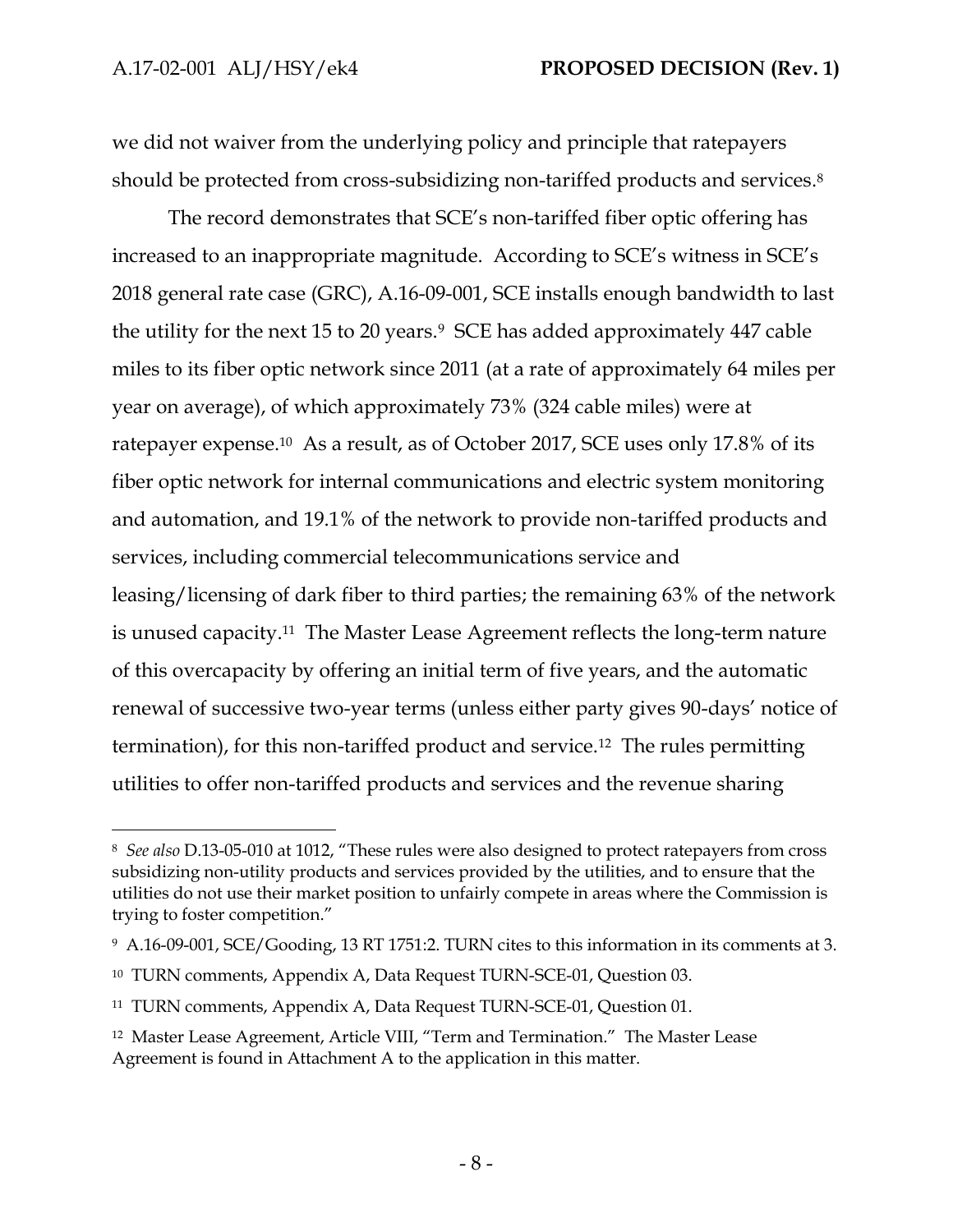allocation established for SCE in D.99-07-070 were not intended to apply to this magnitude of overcapacity of utility assets.

SCE asserts that the revenue expected from the Master Lease Agreement meets the requirements for revenue sharing established in D.99-07-070 because the leasing of dark fiber on SCE's fiber optic system was an existing non-tariffed product or service at the time and because the settlement approved by D.99-07-070 plainly provides that revenues (over a \$16.7 million threshold) from the product or service shall be split 90/10 between shareholders and ratepayers. Regardless, for all the reasons discussed above, it is unreasonable to apply the revenue sharing established in D.99-07-070 to revenue from this magnitude of overcapacity of utility assets funded by ratepayers.

Instead, we adopt a 25/75 shareholder/ratepayer revenue sharing allocation for gross revenues under the Master Lease Agreement, consistent with D.13-05-010, our most recent decision to adopt a revenue sharing mechanism. There, the Commission adopted a 25/75 shareholder/ratepayer allocation for San Diego Gas & Electric Company's (SDG&E) research and development activities on the basis that it would equitably reward ratepayers for providing all of the funding for the venture while providing an incentive to SDG&E to market the venture.13 In contrast, in that same decision, the Commission rejected SDG&E's proposed 90/10 shareholder/ratepayer allocation of gross revenues from existing non-tariffed products and services above the test year 2012 forecast of miscellaneous revenues on the basis that the infrastructure or components to offer the existing service offerings are already in place and do not require

 $\overline{a}$ 

<sup>13</sup> D.13-05-010 at 600.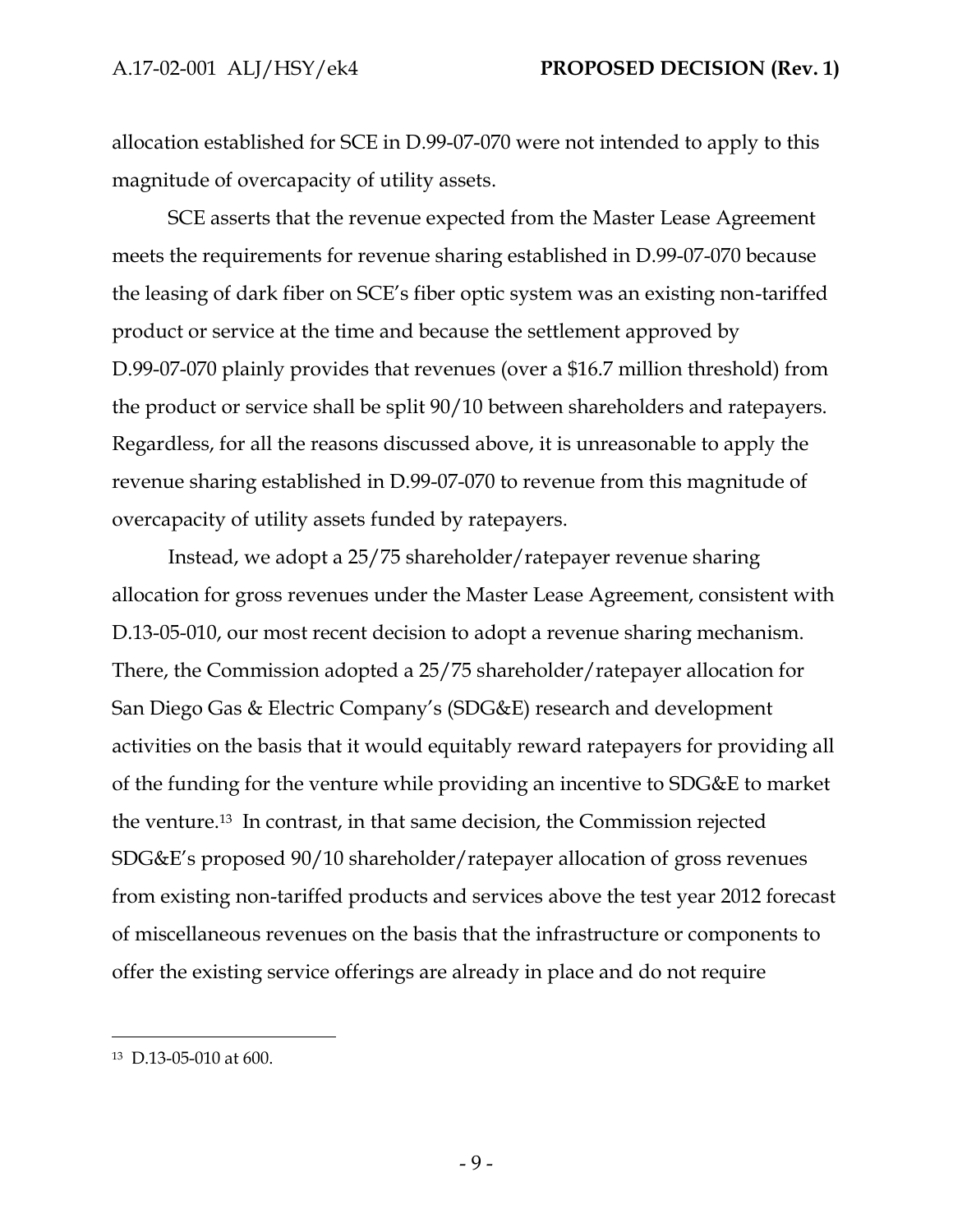significant shareholder involvement or additional shareholder investment. 14 Similarly, the majority of the infrastructure to offer the services under the Master Lease Agreement was paid for by ratepayer funds and ratepayers should receive a majority share of the revenues.

# <span id="page-11-0"></span>**4. How Does SCE's Proposed Master Lease Agreement Impact Safety and Reliability?**

SCE states its belief that the Master Lease Agreement does not implicate or expand safety or reliability issues or concerns for SCE facilities because the construction, installation, and maintenance to be performed under the Master Lease Agreement are within the scope of SCE's normal course of business as an electric utility and telecommunications service provider. SCE adds that all existing poles that may be used for this project will be assessed to identify poles requiring repair or replacement in order to meet pole loading safety factor requirements of GO 95. We agree that the Master Lease Agreement does not raise safety and reliability concerns that are not otherwise addressed in existing safety and reliability requirements and SCE's duty to conform to best practices in its normal course of business.

TURN states its concerns that the Master Lease Agreement might overburden or divert shared resources that SCE currently relies on to ensure the safety and reliability of its electric service and its workers, that Verizon's or third-party contractors' access to the leased fiber might impact safety or reliability and that, if any leased fiber is located in the electric supply space, SCE workers will be put at increased risk. The issues of whether SCE is reasonably operating and maintaining its infrastructure in accordance with applicable safety

 $\overline{a}$ 

<sup>14</sup> *Id.* at 1022.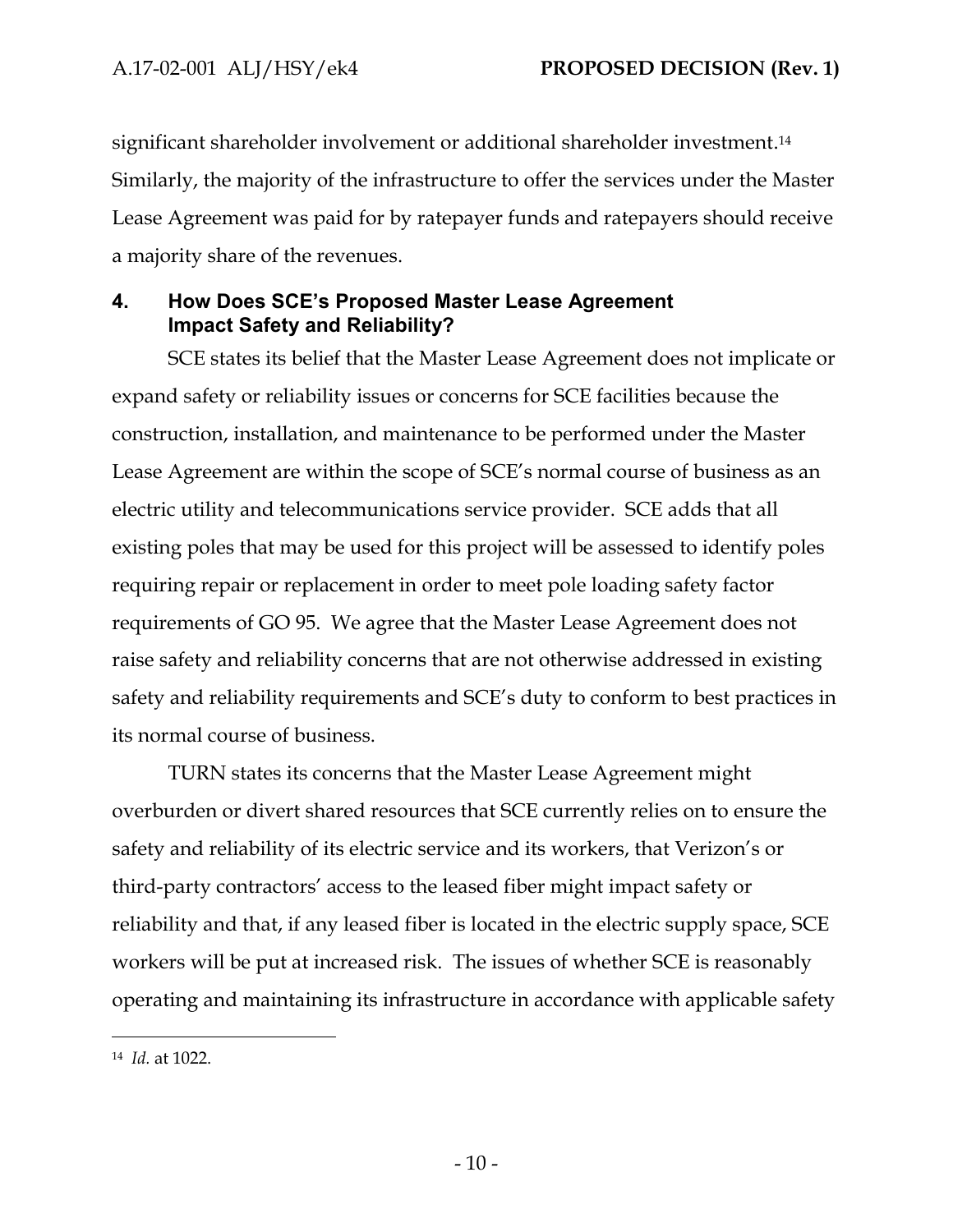regulations, and properly accounting for its financial and operational activities as required by the Affiliate Transaction Rules, are equally implicated by all of SCE's fiber leases, whether to Verizon or to any other CLEC; they are best addressed in the context of industry-wide safety regulations, the audit of SCE's financial and operational activities required under Rule VI of the Affiliate Transaction Rules, and in SCE's GRCs where the utility is required to demonstrate that it is appropriately allocating incremental non-tariffed products and services costs to ratepayers, and not in the context of an application seeking approval of an individual carrier lease.

# <span id="page-12-0"></span>**5. Does SCE's Description of Its Fiber Facilities in this Proceeding Meet the Definition of Dark Fiber?**

It is undisputed that the fiber facilities that SCE seeks to lease meet the definition of dark fiber.

The definition of dark fiber in the United States Code of Federal

Regulations, Title 47 Part 51, Subpart D, §51.319 (a)(6) is:

Dark fiber is fiber within an existing fiber optic cable that has not yet been activated through optronics to render it capable of carrying communications services.

The definition of dark fiber in Newton's Telecom Dictionary, 14th ed.

(Flatiron Publishing, New York, 1998) 197-98, which the Federal

Communications Commission relied on in its Local Competition Third Report

and Order [UNE Remand Order], 15 Federal Communications Commission

Record at 3771, paragraph 162 note 292, is:

Dark fiber is defined as "[u]nused fiber through which no light is transmitted, or installed fiber optic cable not carrying a signal." It is "dark" because it is sold without light communications transmission. The [carrier] leasing the fiber is expected to put its own electronics and signals on the fiber and make it "light."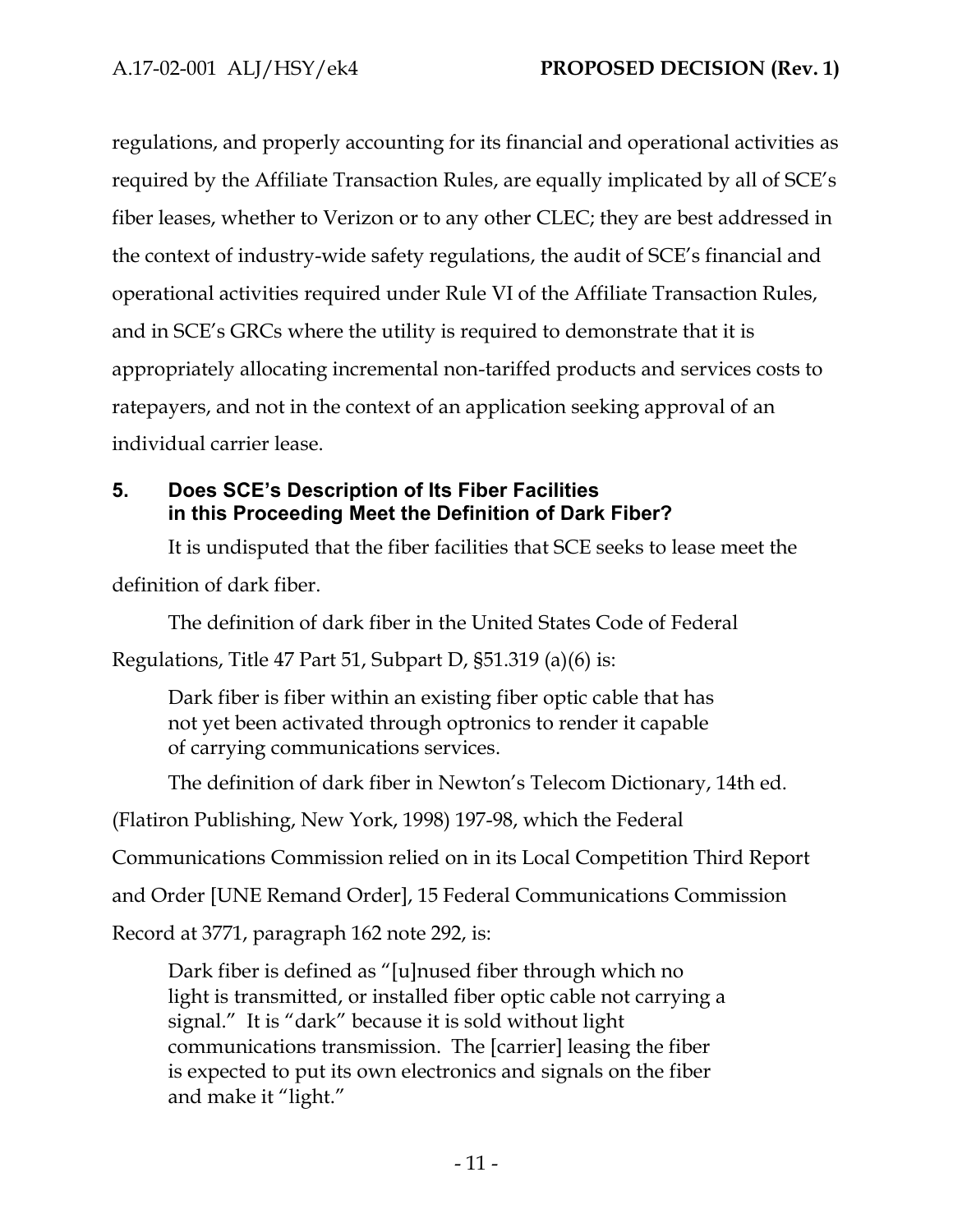The fiber to be leased under this Master Lease Agreement meets both

definitions of dark fiber in that it is fiber that will not be activated by SCE, and

SCE will not transmit any light or signals over it.<sup>15</sup>

# <span id="page-13-0"></span>**6. What Effects Will SCE's Master Lease Agreement Have on the Competitive Market for Telecommunications Services in California?**

Approval of the Master Lease Agreement will allow SCE to competitively

bid on Verizon's dark fiber leasing opportunities within SCE's

telecommunications service territory. As CCTA notes:

[T]he market for backhaul is a competitive service, and that many of SCE's competitors for this service also attach fiber and other facilities to SCE's poles. SCE's leasing of fiber for backhaul while owning the infrastructure that other competitors must utilize places it in a strategic position that could permit it to limit access to its poles by third parties in order to benefit its own service. Moreover, preferential reservation of space for the electric utilities' communications infrastructure is difficult to assess where the utility itself controls the timing, the potential make-ready work and eventual access to the pole by other third parties. And it would be nearly impossible to ascertain if certain third parties' access to poles were delayed in order to prevent or limit their ability to provide the same competitive backhaul service that SCE intends to provide to a potential customer. (CCTA comments at 3.)

 $\overline{a}$ <sup>15</sup> On page 6 of its application, SCE stated, "SCE is responsible for the construction and maintenance of the cable and its electronics, while Verizon Wireless shall pay for and arrange all connections of its facilities with the fibers Verizon Wireless leases under the Agreement." SCE filed a motion on November 9, 2017, stating that the use of the phrase "and its electronics" was inadvertent and seeking leave to amend its application to delete it. No objections were filed. The motion is granted.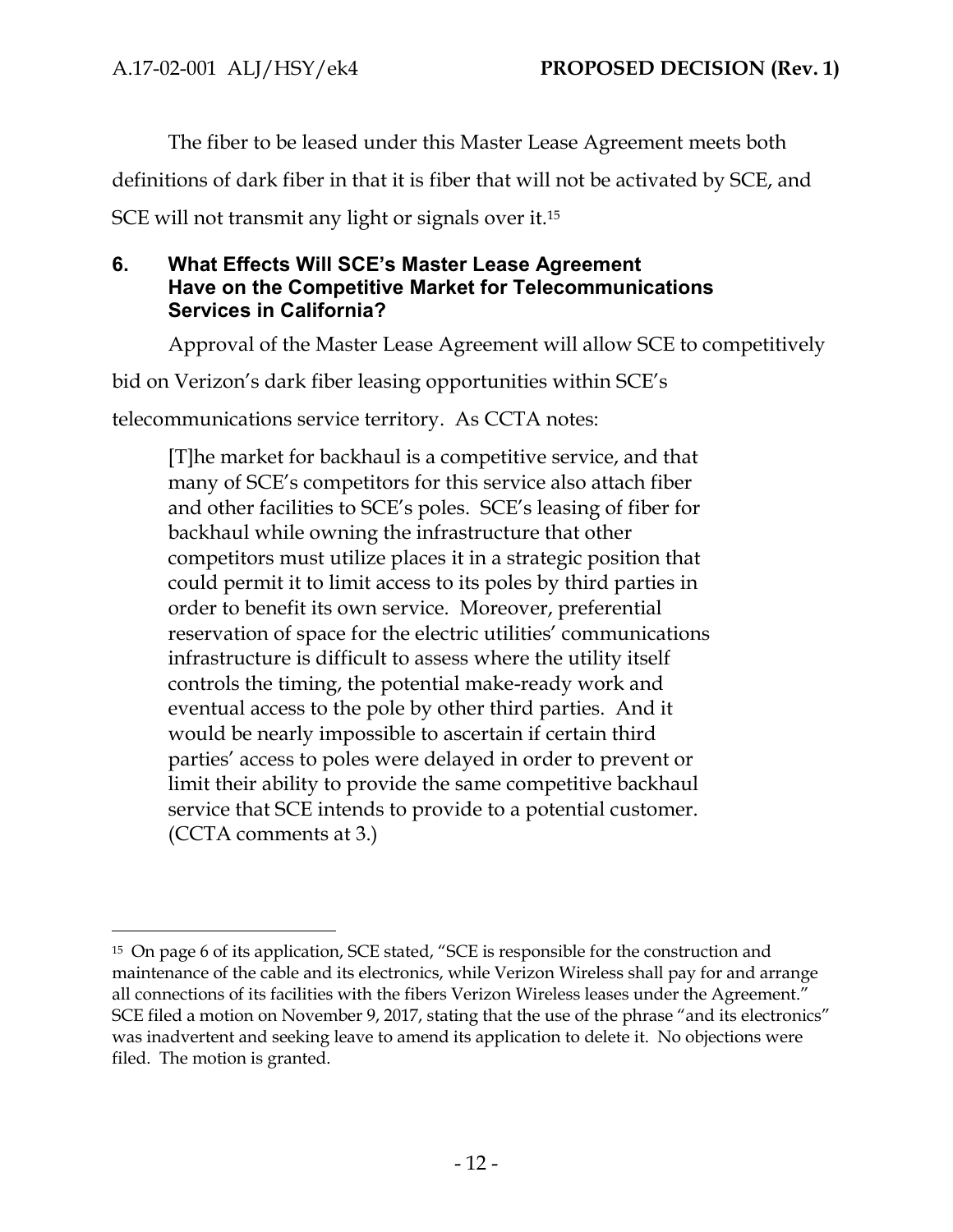$\overline{a}$ 

In order to prevent such anti-competitive preferential treatment, CCTA recommends that the Commission extend the application of processing timelines and other right-of-way (ROW) rules that the ROW Decision imposes on the incumbent local exchange carriers to SCE.

We reject CCTA's recommendation. To the extent that SCE might inappropriately use its strategic position as electric utility to benefit its role as a competitor in the backhaul market business, that possibility is not a function of the Master Lease Agreement. As CCTA put it in its comments, this concern "raises larger issues associated with nondiscriminatory access to utility infrastructure -- many of which, as the Scoping Memo notes, are teed up for consideration" in the Pole Attachment and Right-of-Way proceedings and is "more appropriately considered in [that] industry-wide rulemaking than in the context of an application seeking approval of an individual carrier lease." (CCTA comments at 1.)

# <span id="page-14-0"></span>**6.1. Consistency with Competitive Access Rules and Regulations**

Neither the Master Lease Agreement nor the Lease Route Order form included in it contains any terms or conditions that interfere with competitive access to telecommunications infrastructure, non-discriminatory access for carriers as required by the Commission's "right-of-way" decision, D.98-10-085 (ROW Decision).<sup>16</sup> Nor do they contain terms or conditions that

*Footnote continued on next page*

<sup>&</sup>lt;sup>16</sup> Although CCTA states that the agreement is generally consistent with the ROW Decision, it asserts that two of the terms in the Master Lease Agreement are more favorable to Verizon than those in SCE's contracts for third party attachments: (1) the Master Lease Agreement provides that SCE will acquire easements needed to allow Verizon's attachments to SCE's poles while, according to CCTA, SCE's contracts for third party attachments require the third party to obtain the requisite easements and pay to rearrange or expand the poles, and (2) the Master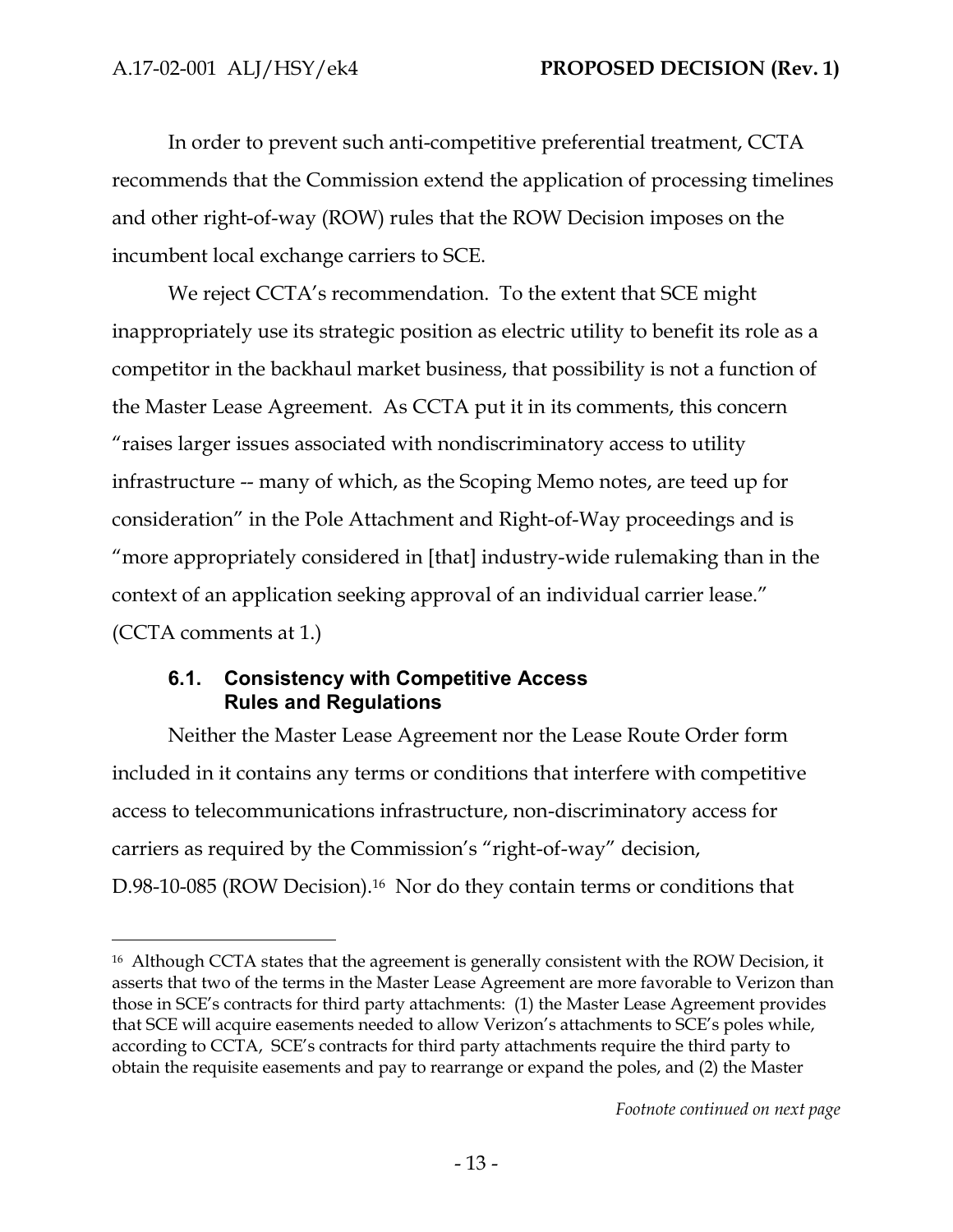$\overline{a}$ 

contradict the non-discriminatory provisions in SCE's Federal Communications Commission tariff.<sup>17</sup>

TURN asserts that the Commission cannot assess the Master Lease Agreement's consistency with competitive access rules and regulations without reviewing the specific Lease Route Orders. This assertion only makes sense if the concern is that Verizon will insert into the Lease Route Orders, and SCE will accept, a term prohibiting access to those routes by other carriers in clear violation of the ROW Decision. We address that concern by directing SCE to submit its Lease Route Orders to Communications Division to monitor them to ensure competitive access. Nevertheless, in an abundance of caution, we hereby bar SCE from entering into any agreement under the Master Lease Agreement that prohibits non-discriminatory access to the lease routes entered into with Verizon.

<span id="page-15-0"></span>**7. With Regard To Revenue Sharing, Is The Distinction Between "Dark" And "Lit" Fiber A Meaningful Basis For Determining the Revenue Sharing Allocation, Will Existing or New Fiber Be Used to Meet Verizon's Lease Route Orders, and Will Shareholders Or Ratepayers Fund New Fiber If Any?**

Lease Agreement provides that, should the poles used by Verizon become necessary for electric utility operations, SCE will expand the existing capacity at its own cost, while the ROW Decision provides that the third party must pay to rearrange or expand the poles, or the poles can also be reclaimed by SCE outright and the third party must remove its attachments. However, as CCTA further notes, the ROW Decision allows for flexibility depending on the particular circumstances between the parties.

<sup>17</sup> SCE's tariff is available at https://cdn2.hubspot.net/hubfs/2617781/Tariff.pdf.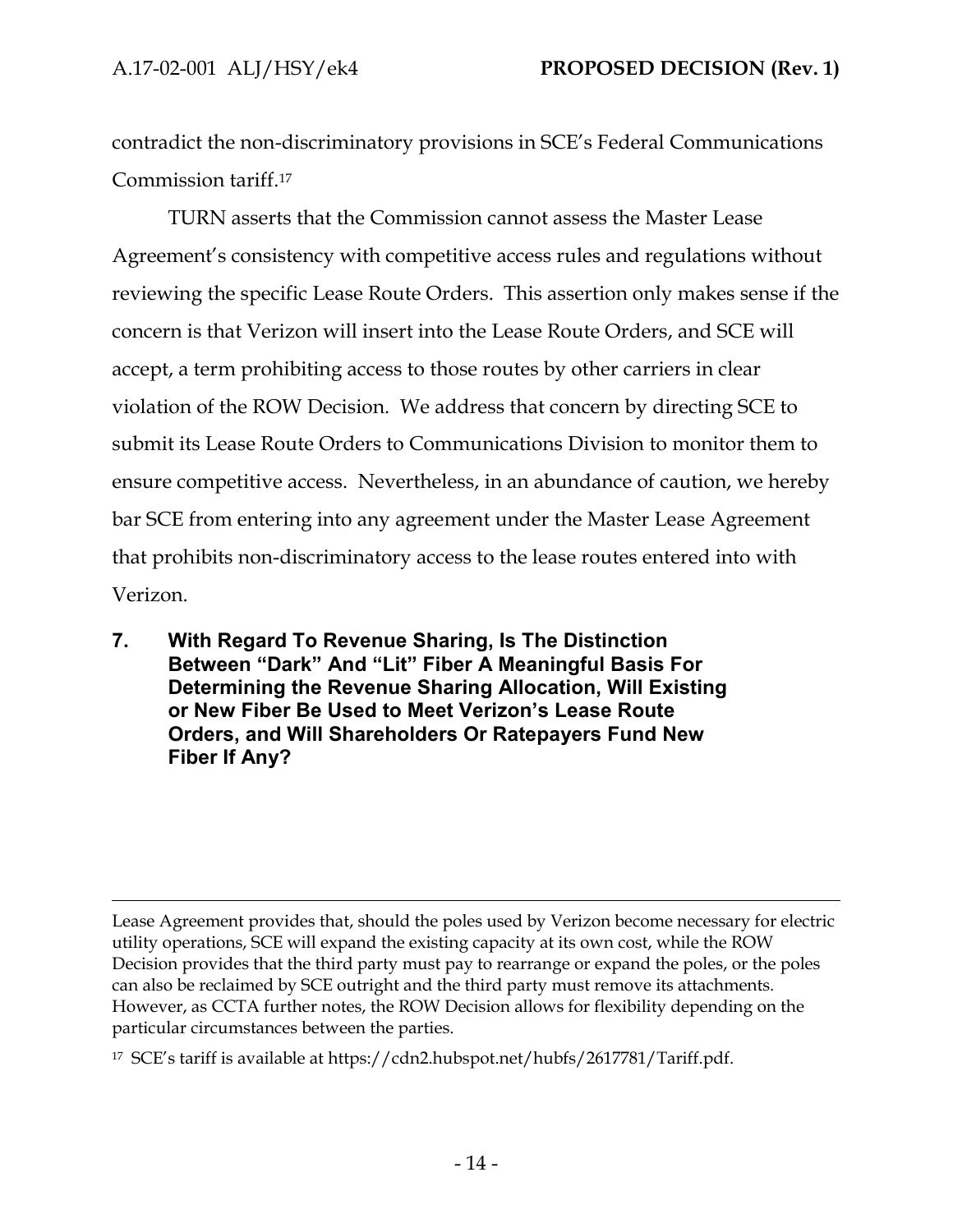# <span id="page-16-0"></span>**7.1. Significance of Distinction Between "Dark" and "Lit" Fiber for Purposes of Revenue Sharing Allocation Under D.99-07-070**

We do not reach this issue because we deny revenue sharing pursuant to the revenue sharing allocation adopted in D.99-07-070.

# **7.2. Existing or New Fiber**

<span id="page-16-1"></span>As stated in the application and undisputed in the record, both existing fiber funded by ratepayers and new fiber funded by shareholders may be used to meet Verizon's Lease Route Orders.

# <span id="page-16-2"></span>**7.3. Shareholder or Ratepayer Funding of New Fiber**

As stated in the application and undisputed on the record, SCE shareholders would fund any new fiber required to be built under the Master Lease Agreement.

# <span id="page-16-3"></span>**8. What Steps Can the Commission Take to Ensure that SCE Does Not Subsidize Its CLEC Business with Its Electric Customers?**

The issue of what steps the Commission can take to ensure that SCE does not subsidize its CLEC business with its electric customers issue raises larger issues associated with nondiscriminatory access to utility infrastructure, many of which are teed up for consideration in the Pole Attachment and Right-of-Way proceedings, and is more appropriately considered in that industry-wide rulemaking and investigation than in the context of this application seeking approval of an individual carrier lease. We do not reach it here.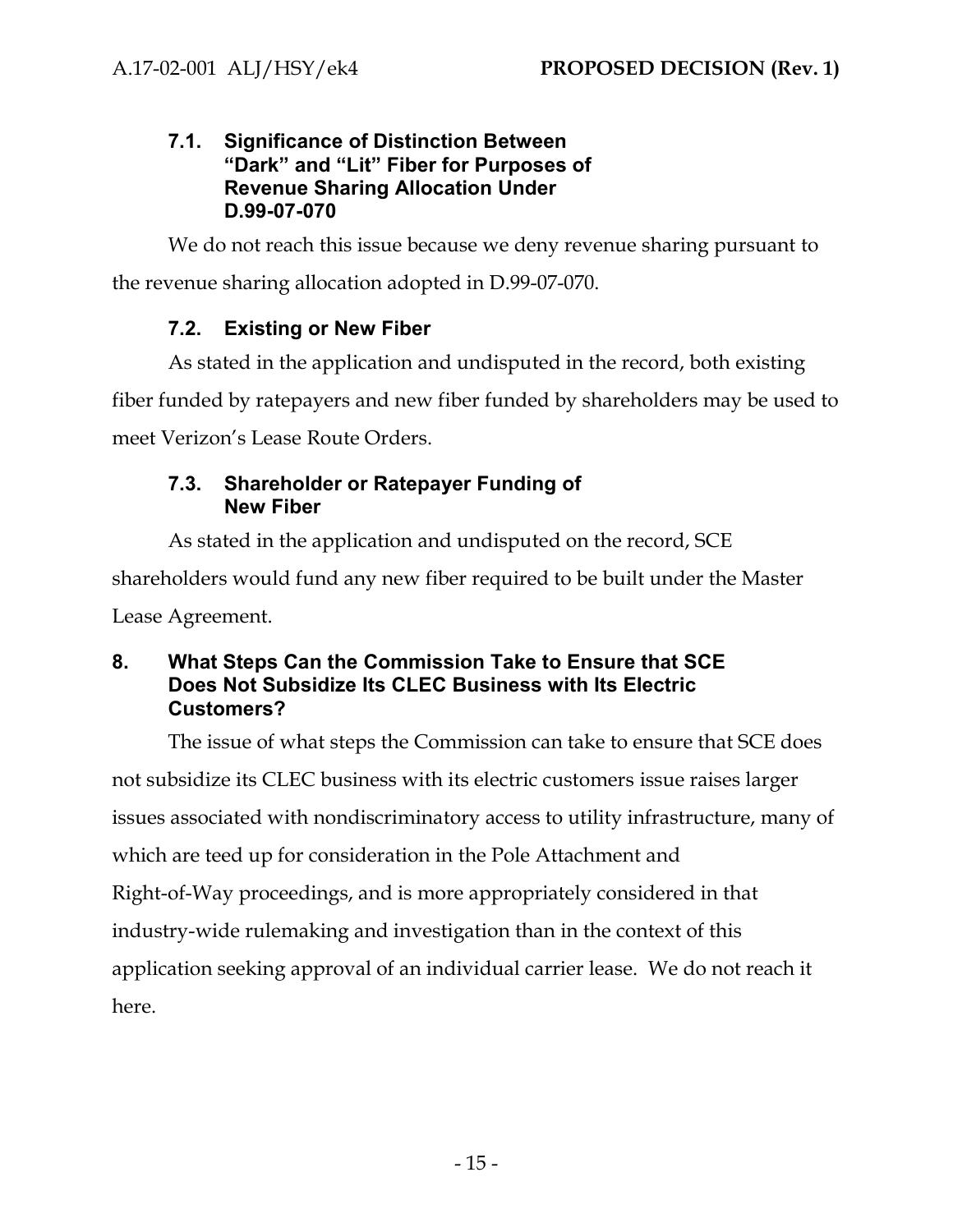# <span id="page-17-0"></span>**9. Should any New Rules Developed Through the Pole Attachment and Right-of-Way Proceedings be Applied to this Master Lease Agreement, if Approved?**

The question of whether any new, yet-to-be-developed rules in the Pole Attachment and Right-of-Way proceedings should be applied to the Master Lease Agreement is best restated as, is there anything in the Master Lease Agreement that would allow or require SCE to be exempt from compliance with any applicable rules or regulations adopted by this Commission? The answer is  $^{\prime\prime}$ no. $^{\prime\prime}$ 

TURN asserts that SCE is using "regulatory double-speak" and a "game of semantics"" when SCE says that the Master Lease Agreement is not itself subject to rules regarding utility pole safety and that any new rules that are developed "may potentially" apply to the facilities may become the subject of future Lease Route Orders under the Master Lease Agreement. (TURN comments at 16.) TURN offers no basis for this assertion. The Master Lease Agreement does not address pole specifications or maintenance, and rules have yet to be developed in the Pole Attachment and Right-of-Way proceedings. The issue as stated in the Scoping Memo sought confirmation that the agreement does not shield SCE from any otherwise-applicable rule or regulation that may be enacted in the future, and we are satisfied that it does not.

# <span id="page-17-1"></span>**10. Is SCE's Master Lease Agreement Proposal Compliant with GOs 95 and 128, Applicable Local, State, and Federal Safety Regulations, and Best Safety Standards And Practices?**

The question of whether the Master Lease Agreement complies with GOs 95 and 128 and applicable safety regulations is best restated as, is there anything in the Master Lease Agreement that would impede or exempt SCE's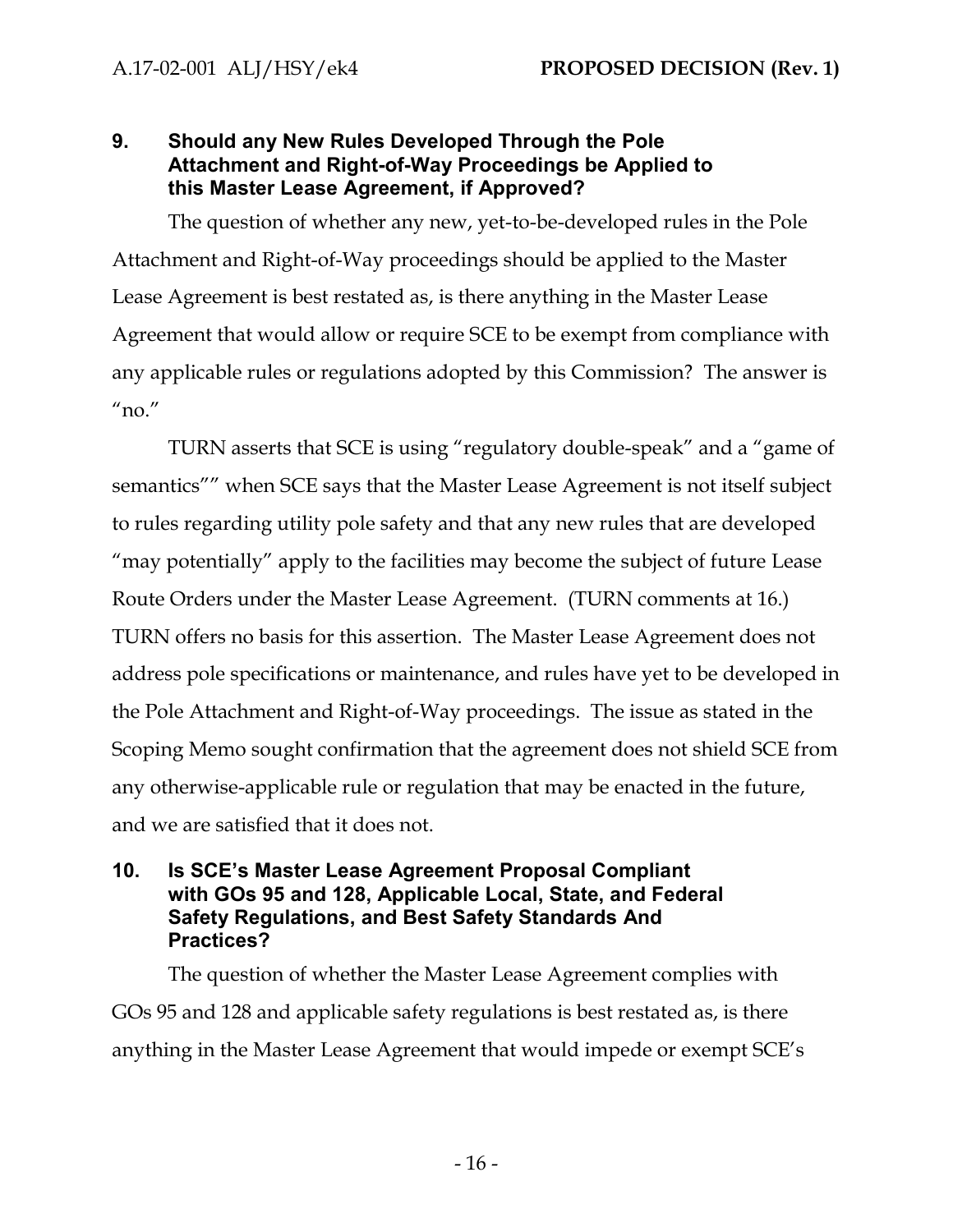compliance with GO 95 and 128 and applicable safety regulations? The answer is  $^{\prime\prime}$ no. $^{\prime\prime}$ 

# <span id="page-18-0"></span>**11. Should The Terms of The Master Lease Agreement and/or Lease Route Orders with Verizon be Public Under GO 96? If Not, Why Not? Should SCE Submit Its Lease Route Orders To The CPUC?**

#### **11.1. Should SCE Submit its Lease Route Orders to the CPUC?**

<span id="page-18-1"></span>SCE asks the Commission to approve this application to eliminate the need for it to submit individual advice letters for approval of individual Lease Route Orders under GO 96-B, in the interest of allowing SCE to respond timely to the individual requests. SCE notes that the Commission has approved similar Master Agreements for SCE to lease communication sites and antenna location to Spring PCS and Nextel.18 SCE suggests that, if the Commission wishes to monitor the individual Lease Route Orders, it might approve the application, but require SCE to submit the individual Lease Route Orders to the Commission as a compliance filing or letter to the Commission's Communications Division. We agree that this is a practical and sufficient approach to processing the Master Lease Agreement and individual Lease Route Orders pursuant to it. SCE is directed to regularly forward the individual route orders to the Commission's Communications Division within three business days of SCE's receipt of an executed Lease Route Order.

TURN urges the Commission to require SCE to submit: (1) individual Lease Route Orders under an appropriate dollar or mileage threshold as an "informational filing" every quarter; (2) individual Lease Route Orders over that

 $\overline{a}$ 

<sup>18</sup> Application at 9, citing to D.02-12-023 and D.02-12-024.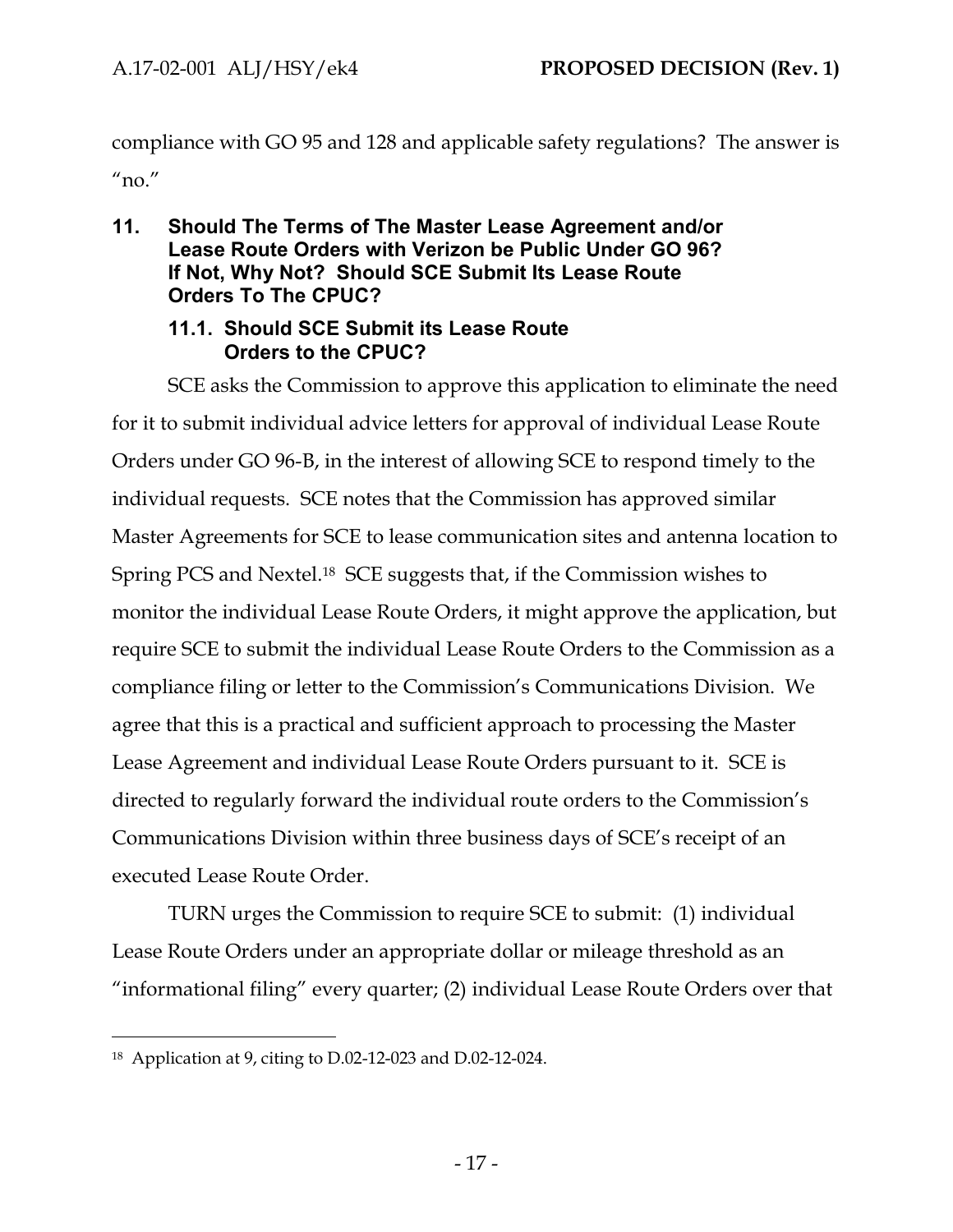threshold as Tier 2 advice letters under GO 96-B; and (3) notices of construction, of changes to the agreement, plant in service, and rights of way related to the agreement, and of any agreement whereby SCE or its affiliate would make direct use of the fiber subject to the agreement; and report all new related construction in a quarterly advice letter as required under SCE's certificate of public convenience and necessity. TURN maintains that this is appropriate in order to allow the Commission to definitively determine whether the lease request orders will impact safety, reliability, and competitive access to SCE's facilities, and to ensure that the appropriate revenue sharing mechanism is applied. With respect to allowing the Commission to monitor the Lease Route Orders to ensure safety, reliability, and competitive access, the direction that SCE submit the Lease Route Orders to Communications Division accomplishes this. With respect to ensuring that the appropriate revenue sharing mechanism is applied, we are satisfied that the 25/75 shareholder/ratepayer revenue sharing allocation that we adopt for gross revenues from Lease Route Orders under the Master Lease Agreement accomplishes this.

#### <span id="page-19-0"></span>**11.2. Should the terms of the Master Lease Agreement be public under GO 96? If not, why not?**

By uncontested motion filed concurrently with the application, SCE moves to file its unredacted application under seal, seeking confidential treatment of (1) the "template" terms and conditions of the master Agreement that reflect Verizon's current view on an acceptable risk allocation between the vendor and Verizon, (2) the terms and conditions that deviate from Verizon's template terms and conditions as a result of negotiations with SCE, and (3) the technical specification of the fiber and service that Verizon is purchasing and the technical details regarding its installation. SCE in its motion, and Verizon in its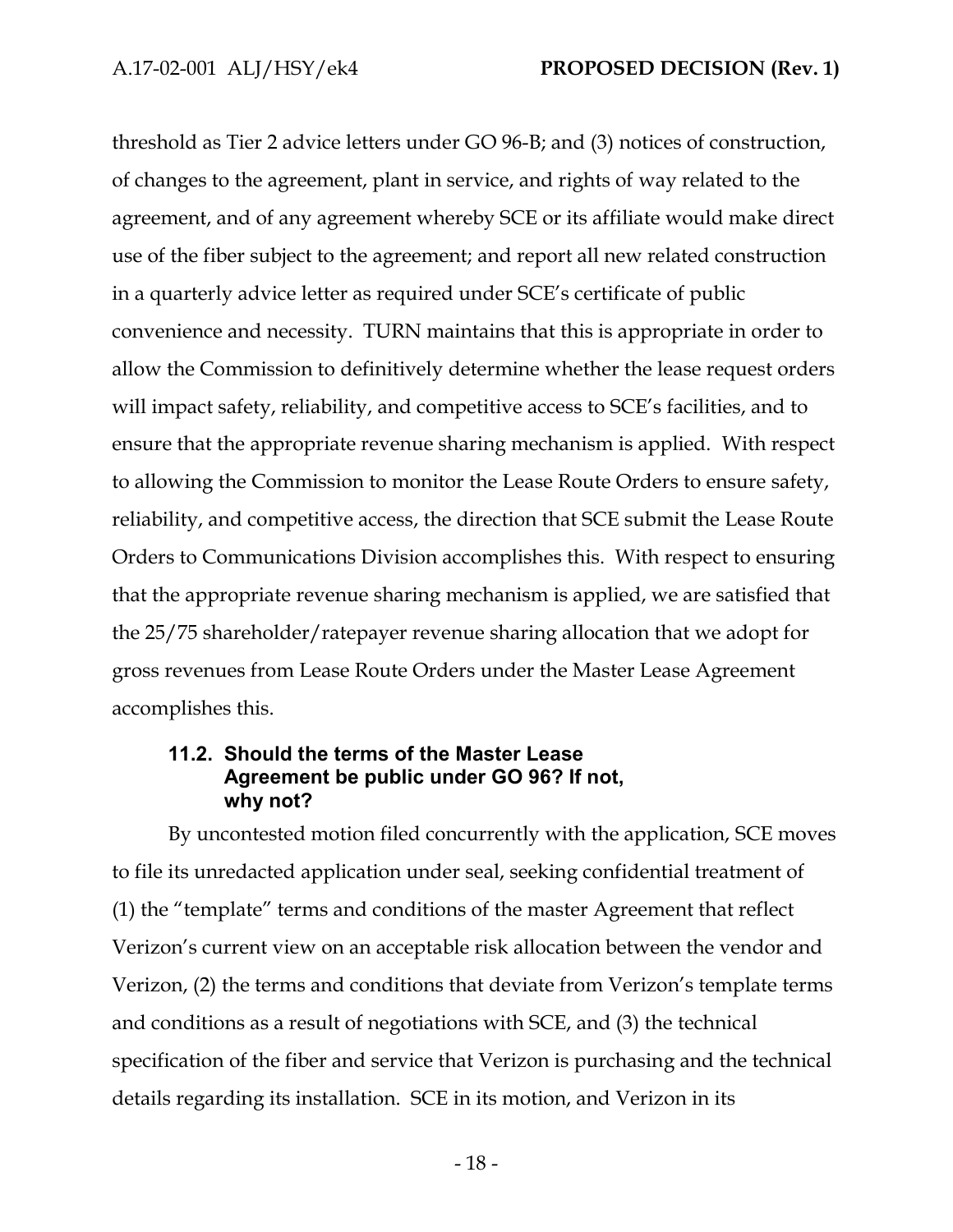declaration accompanying the motion, assert that the template and negotiated terms and conditions are entitled to confidential treatment because their disclosure could be used to Verizon's competitive disadvantage, and the technical information is entitled to confidential treatment because its disclosure could threaten cyber security. We grant the motion for good cause shown.<sup>19</sup>

# <span id="page-20-0"></span>**11.3. Should the terms of the Lease Route Orders be public under GO 96? If not, why not?**

The issue of whether the Lease Route Orders are entitled to confidential treatment is more appropriately considered pursuant to the processes adopted in GO 66-D than in the context of this application seeking approval of an individual carrier lease. Accordingly, we do not reach it here.

# <span id="page-20-1"></span>**12. Motion to Amend Application**

 $\overline{a}$ 

By motion filed November 9, 2017, SCE seeks leave to amend its application as follows:

- Application, page 1: The reference to D.98-10-058 should be changed to D.98-12-083 in order to correctly reference the decision granting SCE's Certificate of Public Convenience and Necessity to provide telecommunication services as a competitive local exchange carrier.
- Application, page 5, footnote 11: The words "of the Application" need to be inserted to footnote 11 to reflect SCE's position that the application eliminates the need for SCE to file, and the Commission to approve, numerous advice letters if SCE were to classify each Lease Route Order as a single transaction.

<sup>19</sup> This determination does not preclude the Commission from publicly releasing the information upon request if warranted under GO 66-D.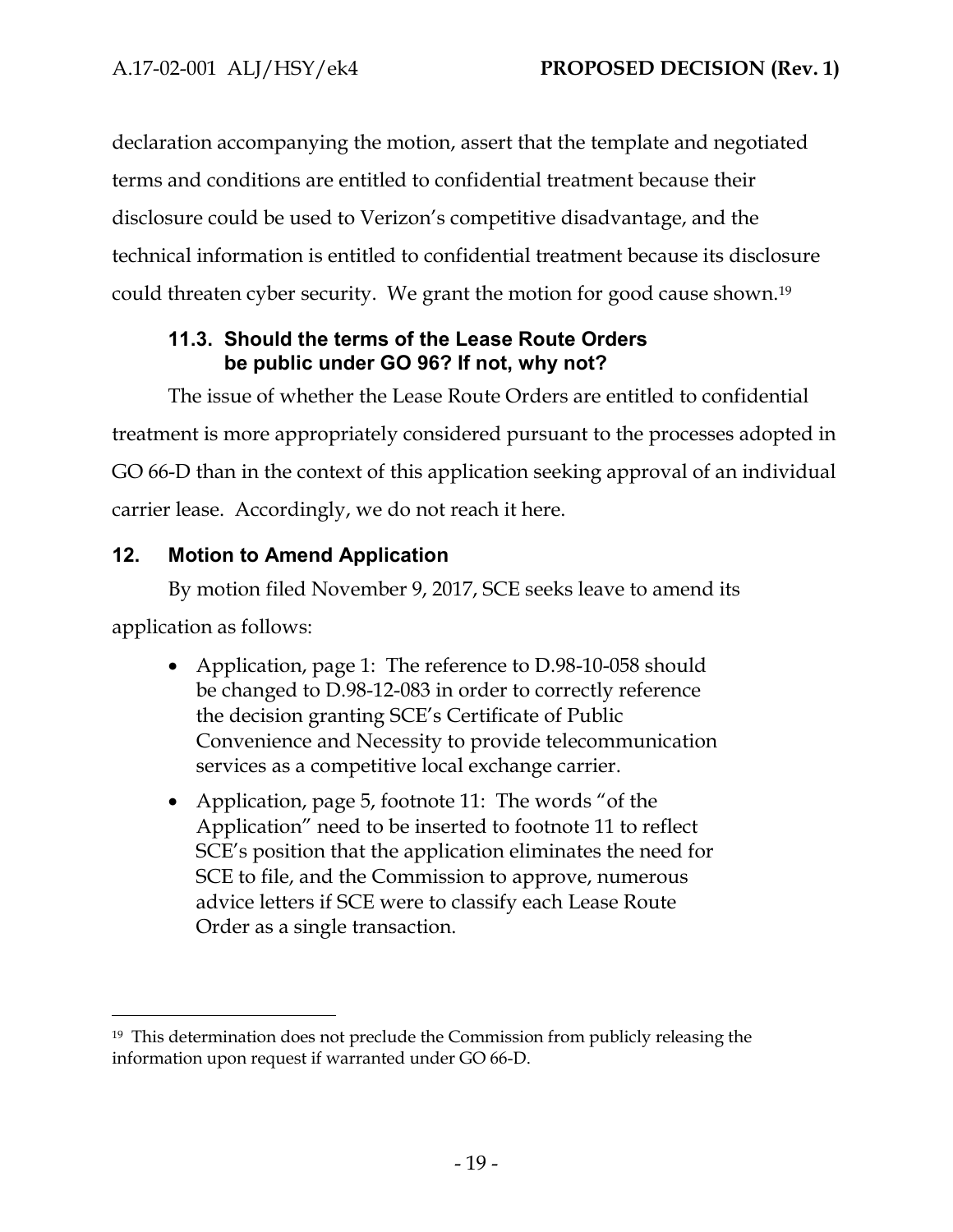• Application, page 6: The words "and its electronics" should be deleted because it suggests that the subject of the application involves lit fiber, when it does not.

The motion is unopposed and we hereby grant it.

# <span id="page-21-0"></span>**13. Assignment of Proceeding**

Clifford R. Rechtschaffen is the assigned Commissioner and Hallie Yacknin is the assigned Administrative Law Judge to the proceeding.

# <span id="page-21-1"></span>**14. Public Review and Comment**

The proposed decision of the ALJ in this matter was mailed to the parties in accordance with Section 311 of the Public Utilities Code and comments were allowed under Rule 14.3 of the Commission's Rules of Practice and Procedure. Comments were filed on January 29, 2018, and reply comments were filed on February 5, 2018. No revisions are made to the ALJ's proposed decision.

# <span id="page-21-2"></span>**Findings of Fact**

1. SCE installs enough bandwidth to last the utility for the next 15 to 20 years.

2. SCE has added approximately 447 miles to its fiber optic network since 2011 (at a rate of approximately 64 miles per year on average), of which approximately 73% (324 miles) were at ratepayer expense.

3. As of October 2017, SCE uses only 17.8% of its fiber optic network for internal communications and electric system monitoring and automation, and 19.1% of the network to provide non-tariffed products and services, including commercial telecommunications service and leasing/licensing of dark fiber to third parties; the remaining 63% of the network is unused capacity.

4. The Master Lease Agreement reflects the long-term nature of SCE's fiber optic overcapacity by offering an initial term of five years, and the automatic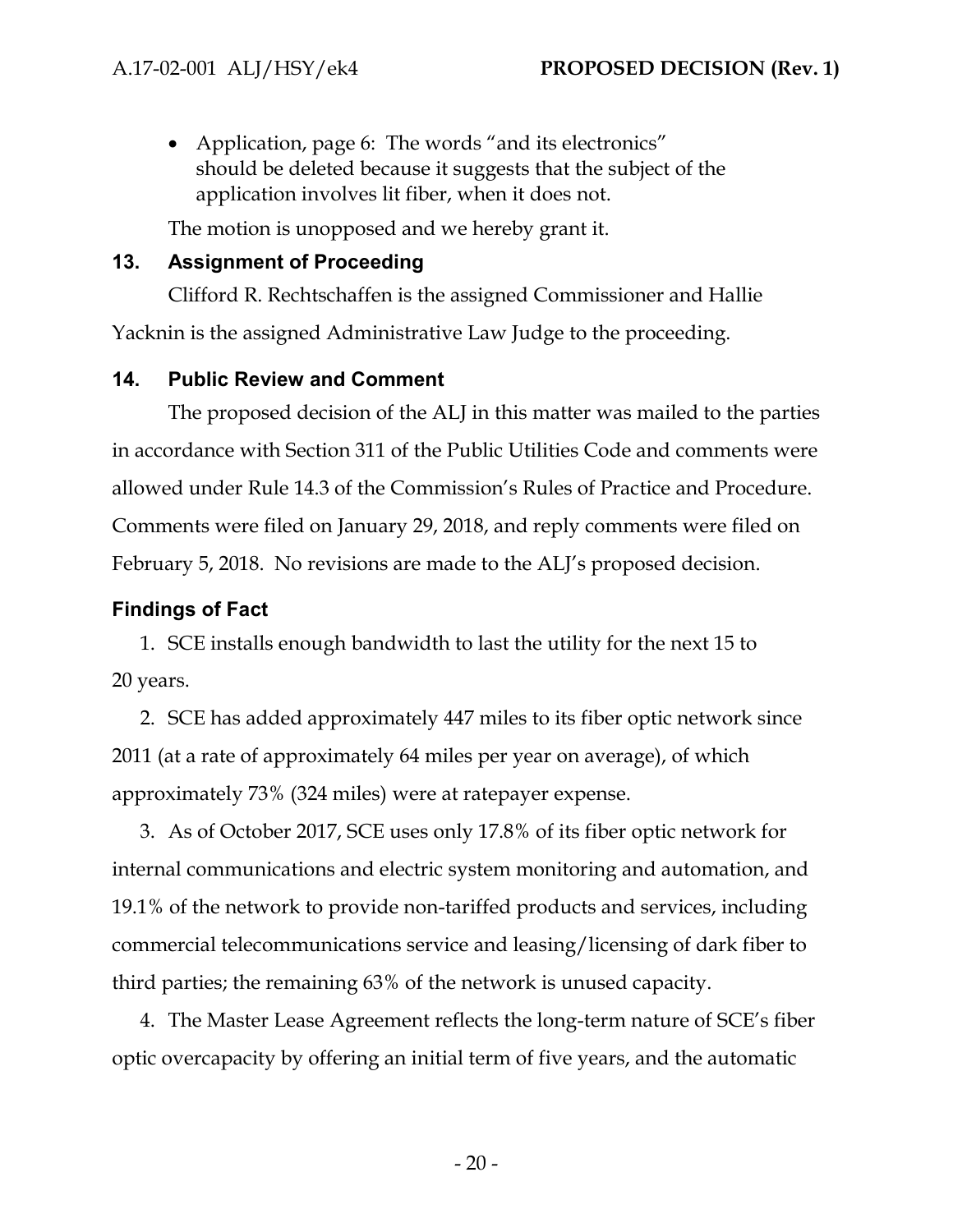renewal of successive two-year terms (unless either party gives 90-days' notice of termination), for this non-tariffed product and service.

5. All existing poles that may be used for this project will be assessed to identify poles requiring repair or replacement in order to meet pole loading safety factor requirements of GO 95.

6. The fiber to be leased under this Master Lease Agreement is fiber that will not be activated by SCE, and SCE will not transmit any light or signals over it.

7. Approval of the Master Lease Agreement will allow SCE to competitively bid on Verizon's dark fiber leasing opportunities within SCE's telecommunications service territory.

8. To the extent that SCE might inappropriately use its strategic position as electric utility to benefit its role as a competitor in the backhaul market business, that possibility is not a function of the Master Lease Agreement.

9. The Master Lease Agreement does not contain any terms or conditions that interfere with competitive access to telecommunications infrastructure, non-discriminatory access for carriers as required by the Commission's ROW decision, D.98-10-085

10. Both existing fiber funded by ratepayers and new fiber funded by shareholders may be used to meet Verizon's Lease Route Orders.

11. SCE shareholders will fund any new fiber required to be built under the Master Lease Agreement.

#### <span id="page-22-0"></span>**Conclusions of Law**

1. The rules permitting utilities to offer non-tariffed products and services and the 90/10 shareholder/ratepayer revenue sharing allocation established for SCE in D.99-07-070 were not intended to apply to this magnitude of overcapacity of utility assets.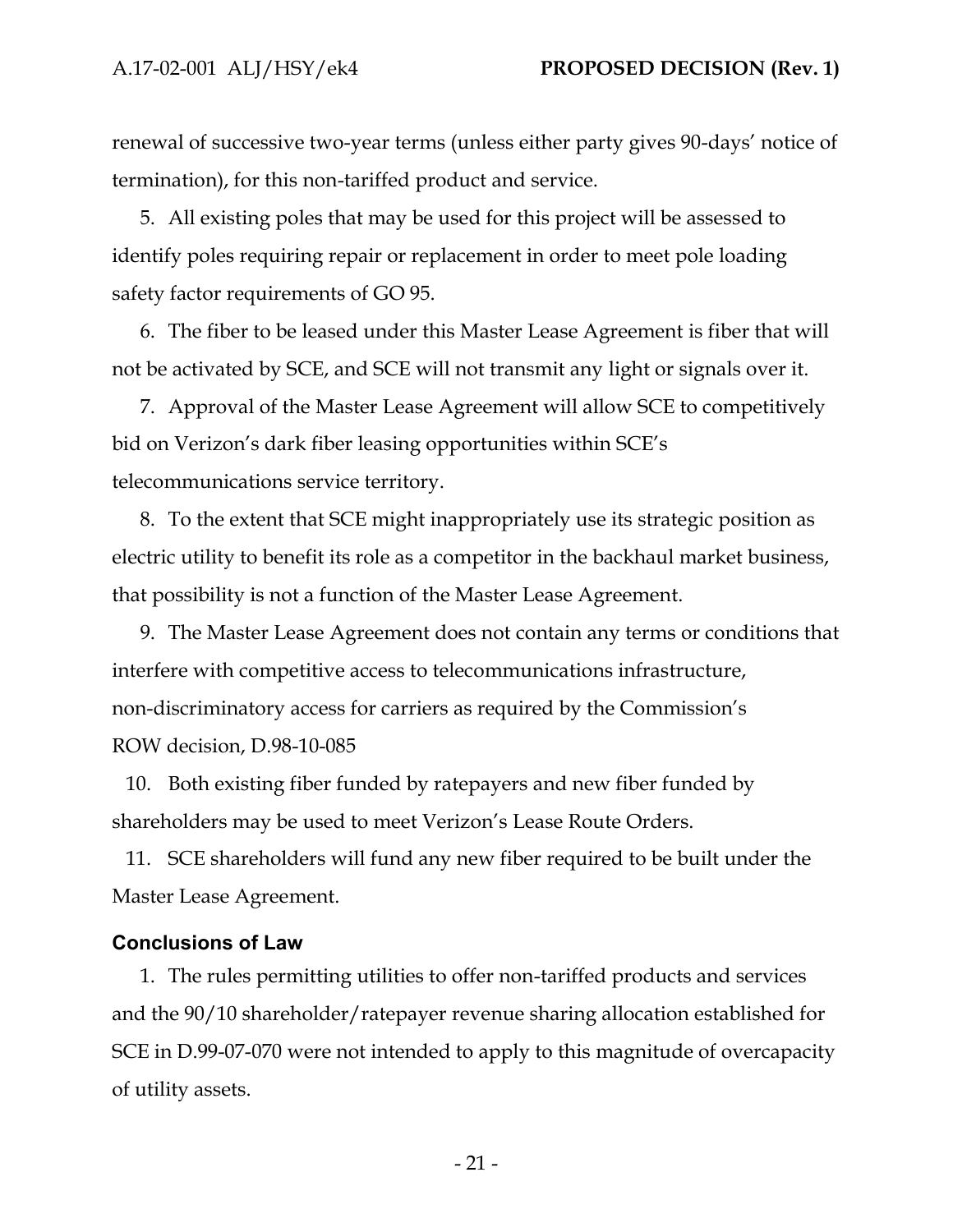2. A 25/75 shareholder/ratepayer revenue sharing allocation of gross revenues from leases under the Master Lease Agreement more reasonably reflects that the majority of the infrastructure to offer the services under the Master Lease Agreement was paid for by ratepayer funds and ratepayers, consistent with D.13-05-010, our most recent decision to adopt a revenue sharing mechanism.

3. The Master Lease Agreement does not raise safety and reliability concerns that are not otherwise addressed in existing safety and reliability requirements and SCE's duty to conform to best practices in its normal course of business.

4. The fiber facilities that SCE seeks to lease meet the definition of dark fiber.

5. The concern that that SCE might inappropriately use its strategic position as electric utility to benefit its role as a competitor in the backhaul market business raises larger issues associated with nondiscriminatory access to utility infrastructure that are teed up for consideration in the Pole Attachment and Right-of-Way proceedings (I.17-06-027/R.17-06-028/R.17-03-009) , and are more appropriately considered in that industry-wide rulemaking than in the context of an application seeking approval of an individual carrier lease.

6. Out of an abundance of caution, SCE should be barred from entering into any agreement under the Master Lease Agreement that prohibits nondiscriminatory access to the lease routes entered into with Verizon.

7. We do not reach the issue of the significance of the distinction between "dark" and "lit" fiber with respect to the revenue sharing allocation adopted in D.99-07-070 because we deny revenue sharing pursuant to that allocation.

8. Nothing in the Master Lease Agreement requires or allows SCE to be exempt from compliance with any applicable rules or regulations adopted by this Commission.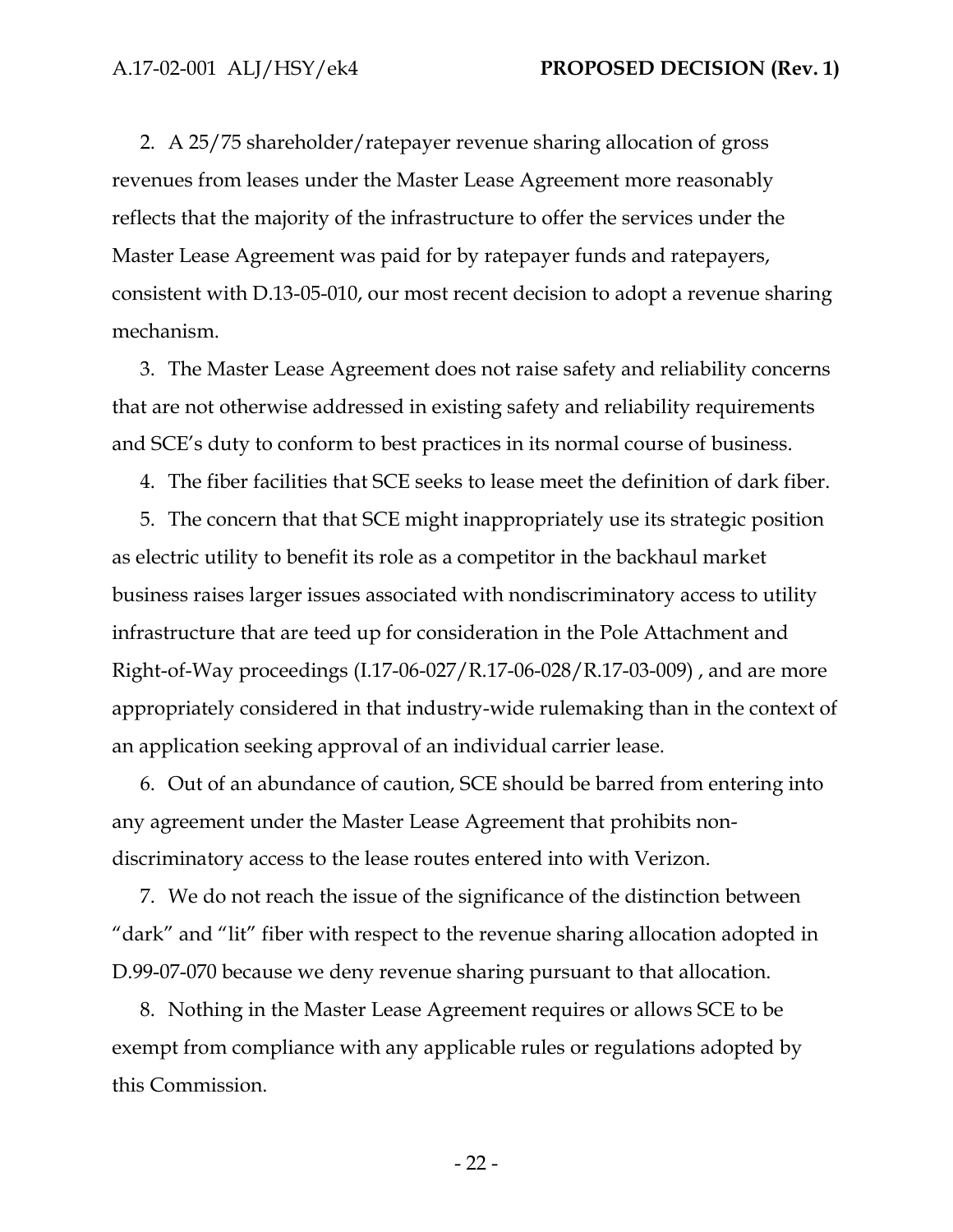9. Nothing in the Master Lease Agreement impedes with or exempt SCE's compliance with GO's 95 and 128 and applicable safety regulations.

10. SCE should be directed to regularly forward the individual Lease Route Orders to the Commission's Communications Division within three business days of their receipt by SCE.

11. SCE's motion to file its unredacted application under seal should be granted for good cause shown.

12. GO 66-D governs the administrative processes for the submittal and release of confidential information in the Lease Route Orders to be submitted to Communications Division, including the process for considering and resolving any claims of confidentiality.

13. SCE's motion to amend its application should be granted.

14. The Master Lease Agreement should be approved subject to a 25/75 shareholder/ratepayer revenue sharing allocation of revenues and conditioned upon SCE's regular submission of the Lease Route Orders to the Communications Division.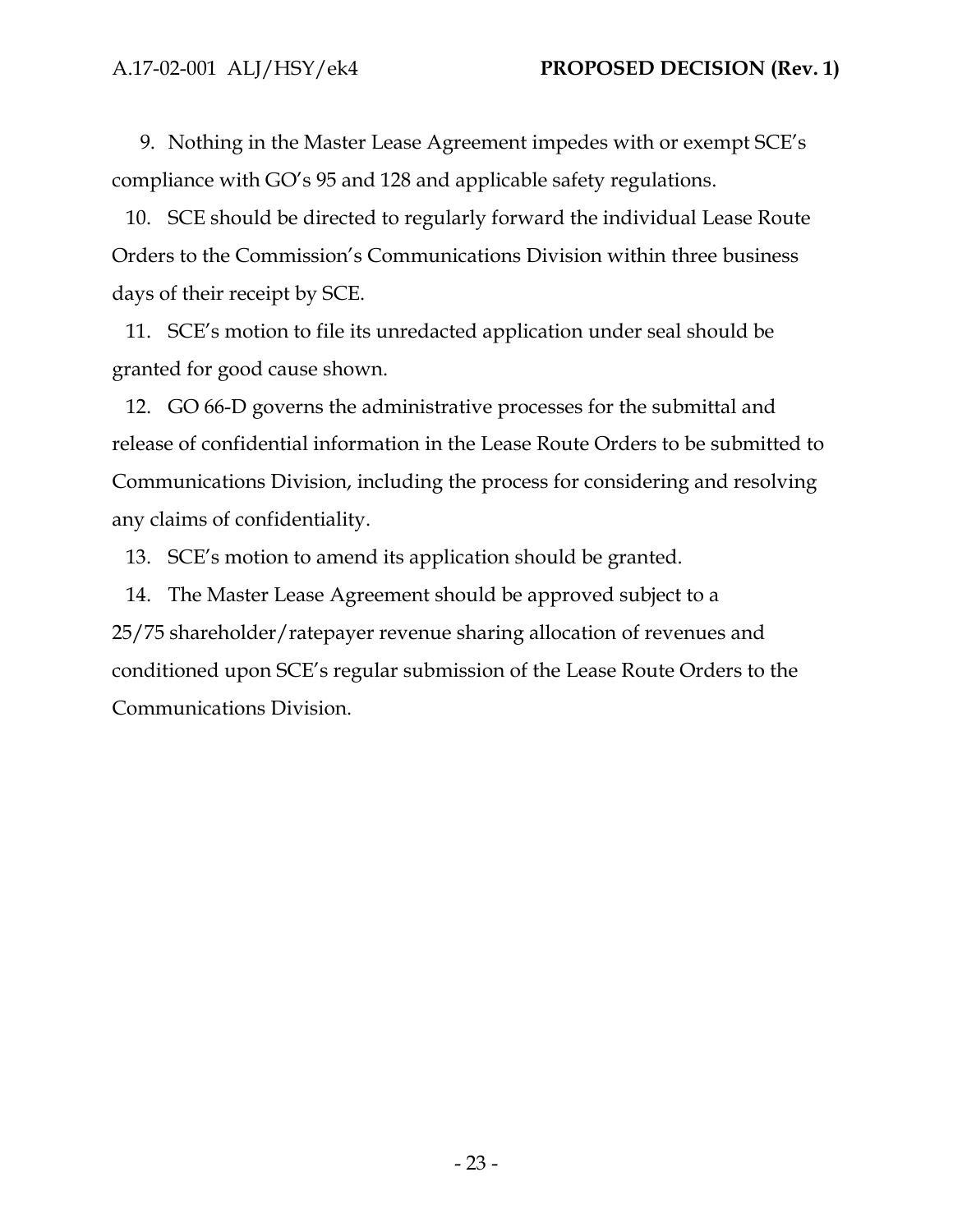#### **O R D E R**

#### <span id="page-25-0"></span>**IT IS ORDERED** that:

1. Southern California Edison Company is granted authority pursuant to Public Utilities Code Section 851 to lease to Cellco Partnership d/b/a Verizon Wireless certain optical fibers along existing routes and additional routes that are being constructed in Southern California pursuant to their Master Dark Fiber Lease Agreement dated November 17, 2016.

2. Southern California Edison Company shall forward the individual Lease Route Orders received under the Master Dark Fiber Lease Agreement dated November 17, 2016, to the Commission's Communications Division at [cdcompliance@cpuc.ca.gov](mailto:cdcompliance@cpuc.ca.gov) within three business days of their receipt by Southern California Edison Company.

3. SCE shall report the incremental costs and gross revenues resulting from the Master Lease Agreement with Verizon as a separate line item in the Use of Communications Computing Systems Product/Service Category in its Periodic Annual Report of Utility Non-Tariffed Products and Services that is currently provided to the Commission's Energy Division. A copy this report shall be provided concurrently to the Communications Division via email to the [cdcompliance@cpuc.ca.gov](mailto:cdcompliance@cpuc.ca.gov) mailbox.

4. Revenues from the lease of optical fibers pursuant to the Master Dark Fiber Lease Agreement dated November 17, 2016, shall be shared between shareholders and ratepayers by allocating 25% to shareholders and 75% to ratepayers.

5. Southern California Edison Company's motion to file the unredacted version of its application under seal is granted.